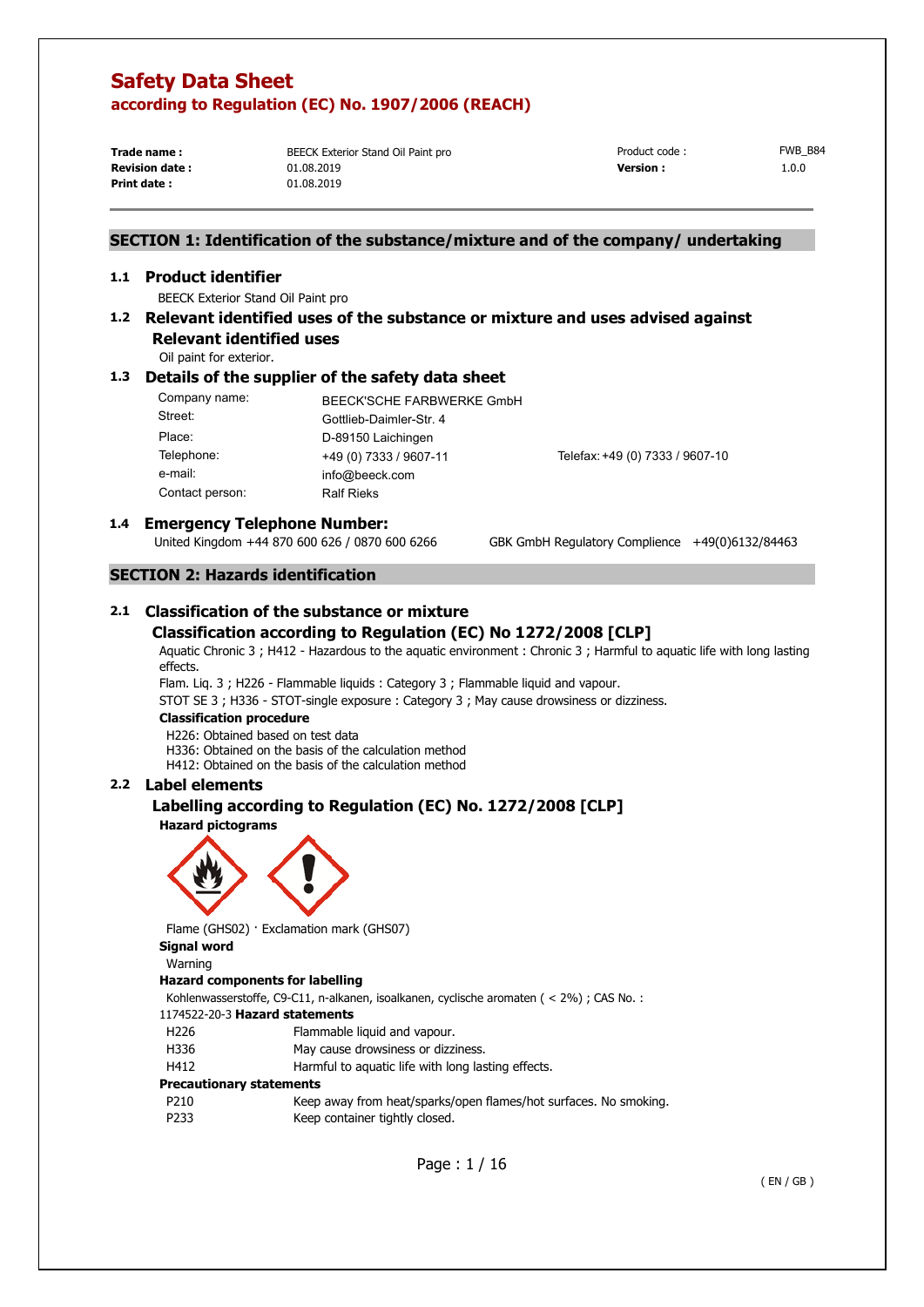| Trade name:           | BEECK Exterior Stand Oil Paint pro |                 |       |
|-----------------------|------------------------------------|-----------------|-------|
| <b>Revision date:</b> | 01.08.2019                         | <b>Version:</b> | 1.0.0 |
| Print date:           | 01.08.2019                         |                 |       |

| Special rules for supplemental label elements for certain mivtures. |                                                                            |  |  |
|---------------------------------------------------------------------|----------------------------------------------------------------------------|--|--|
| P405                                                                | Store locked up.                                                           |  |  |
| P403+P235                                                           | Store in a well-ventilated place. Keep cool.                               |  |  |
| P304+P340                                                           | IF INHALED: Remove person to fresh air and keep comfortable for breathing. |  |  |
| P312                                                                | Call a POISON CENTER or doctor if you feel unwell.                         |  |  |

**Special rules for supplemental label elements for certain mixtures**  EUH208 Contains TURPENTINE OIL, 2-BUTANONE OXIME, 3-Iodo-2-propynylbutylcarbamate. May produce an allergic reaction.

#### **2.3 Other hazards**

Materials such as cleaning rags, paper wipes and protective clothing, which are contaminated with the product may spontaneously self-ignite some hours later. To avoid the risks of fires, all contaminated materials should be stored in purpose-built containers or in metal containers with tight-fitting self-closing lids, or laid out flat in a single layer to dry, or placed in a closed metal container soaked with water. Contaminated materials should be removed from the workplace at the end of each working day and be stored outside.

## **SECTION 3: Composition/information on ingredients**

### **3.2 Mixtures**

| <b>Hazardous ingredients</b>                           |                                                                                                                                                                                                                                |
|--------------------------------------------------------|--------------------------------------------------------------------------------------------------------------------------------------------------------------------------------------------------------------------------------|
|                                                        | Koolwaterstoffen, C9-C11, n-alkanen, isoalkanen, cyclisch aromaten (< 2%); EC No.: 919-857-5; CAS No.: 1174522-20-3                                                                                                            |
| Weight fraction:                                       | $\geq 10 - 5.20 \%$                                                                                                                                                                                                            |
| Classification 1272/2008 [CLP] :                       | Flam. Lig. 3; H226 Asp. Tox. 1; H304 STOT SE 3; H336                                                                                                                                                                           |
|                                                        | NAPHTHA (PETROLEUM), HEAVY ALKYLATE; EC No.: 265-067-2; CAS No.: 64741-65-7                                                                                                                                                    |
| Weight fraction:                                       | $\geq$ 2.5 - < 10 %                                                                                                                                                                                                            |
| Classification 1272/2008 [CLP] :                       | Flam. Lig. 3; H226 Asp. Tox. 1; H304 Aguatic Chronic 4; H413                                                                                                                                                                   |
| 64742-48-9                                             | NAPHTHA (PETROLEUM), HYDROTREATED HEAVY Note H, P. The classifications carcinogenic or mutagenic are not<br>applicable as the substance contains less than 0.1% by weight of benzene (200-753-7).; EC No.: 265-150-3; CAS No.: |
| Weight fraction:                                       | $\geq$ 2,5 - < 10 %                                                                                                                                                                                                            |
| Classification 1272/2008 [CLP] :                       | Flam. Lig. 3; H226 Asp. Tox. 1; H304 Skin Irrit. 2; H315 STOT SE 3; H336<br>Aquatic Chronic 2; H411                                                                                                                            |
| TURPENTINE, OIL; EC No.: 232-350-7; CAS No.: 8006-64-2 |                                                                                                                                                                                                                                |
| Weight fraction :                                      | $\geq 0.1 - < 1\%$                                                                                                                                                                                                             |
| Classification 1272/2008 [CLP] :                       | Flam. Lig. 3; H226 Asp. Tox. 1; H304 Acute Tox. 4; H302 Acute Tox. 4; H312<br>Acute Tox. 4; H332 Skin Irrit. 2; H315 Skin Sens. 1; H317 Eye Irrit. 2; H319<br>Aquatic Chronic 2; H411                                          |
|                                                        | ZIRCONIUM CARBOXYLATE; REACH registration No.: 01-2119979088-21; EC No.: 245-018-1; CAS No.: 22464-99-9                                                                                                                        |
| Weight fraction:                                       | $< 1\%$                                                                                                                                                                                                                        |
| Classification 1272/2008 [CLP] :                       | Repr. 2 ; H361d                                                                                                                                                                                                                |
|                                                        | 2-BUTANONE OXIME; REACH registration No.: 01-2119539477-28; EC No.: 202-496-6; CAS No.: 96-29-7                                                                                                                                |
| Weight fraction:                                       | $\geq 0.1 - < 1\%$                                                                                                                                                                                                             |
| Classification 1272/2008 [CLP] :                       | Carc. 2; H351 Eye Dam. 1; H318 Acute Tox. 4; H312 Skin Sens. 1; H317                                                                                                                                                           |
| 3-lodo-2-propynylbutylcarbamate                        | EC No. 259-627-5 CAS No. 55406-53-6                                                                                                                                                                                            |
| Weight fraction $:$ < 1 %                              | Classification 1272/2008 [CLP] : Acute Tox. 4, Acute Tox. 4, Eye Dam. 1, Skin Sens. 1, STOT<br>SE 3, Aquatic Acute 1 (M-Factor = 1); H302 H332 H318 H317 H335 H400                                                             |
| <b>Additional information</b>                          | Full text of H- and EUH-phrases: see section 16.                                                                                                                                                                               |
|                                                        | None<br>Components according to regulation (EG) Nr. 648/2004:                                                                                                                                                                  |

## **SECTION 4: First aid measures**

In case of accident or unwellness, seek medical advice immediately (show directions for use or safety data sheet if possible). Never give anything by mouth to an unconscious person or a person with cramps. If unconscious place in recovery position and seek medical advice.

**4.1 Description of first aid measures Following inhalation**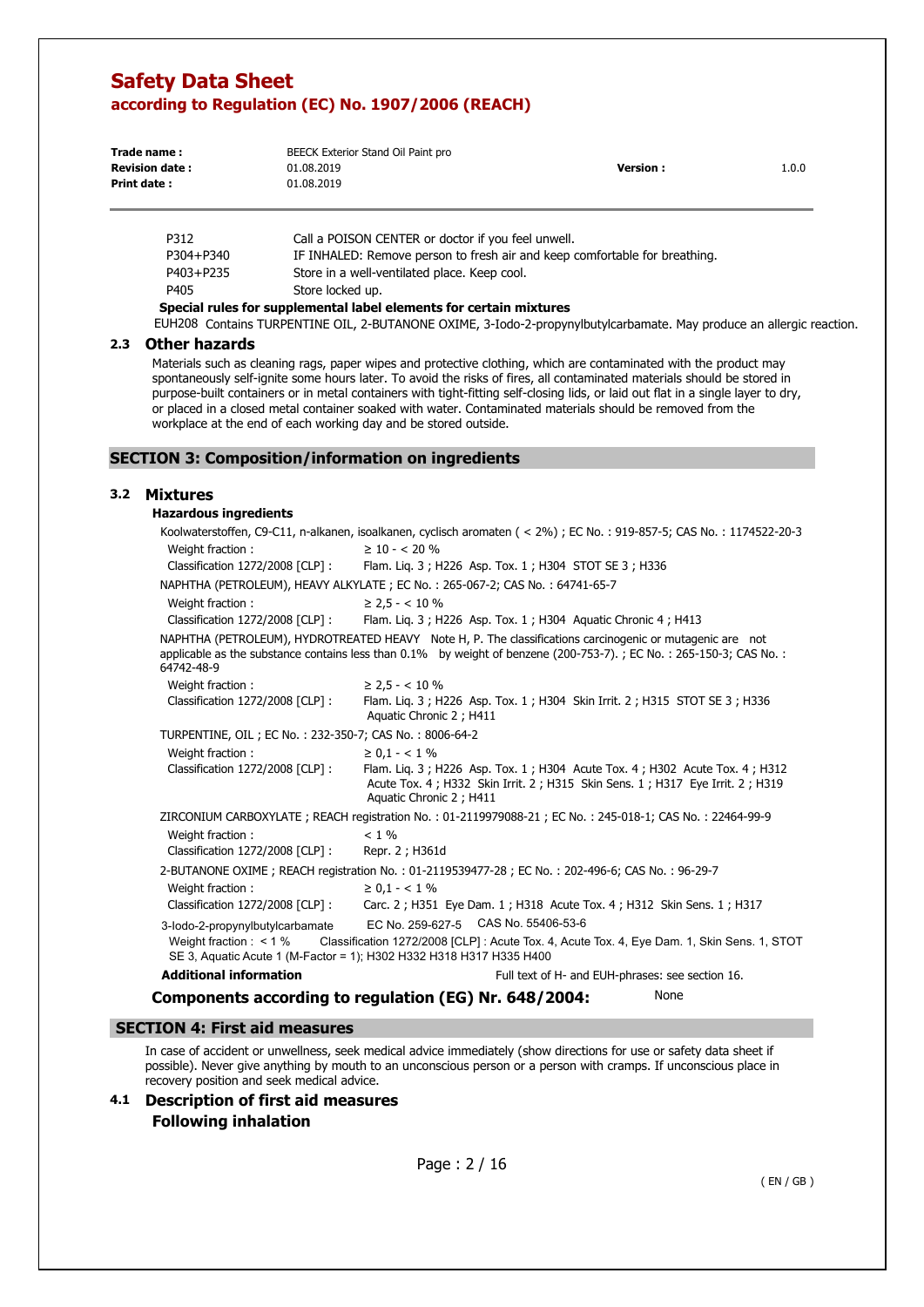| Trade name :           | BEECK Exterior Stand Oil Paint pro |                 |       |
|------------------------|------------------------------------|-----------------|-------|
| <b>Revision date :</b> | 01.08.2019                         | <b>Version:</b> | 1.0.0 |
| Print date :           | 01.08.2019                         |                 |       |
|                        |                                    |                 |       |

If breathing is difficult, remove victim to fresh air and keep at rest in a position comfortable for breathing. When in doubt or if symptoms are observed, get medical advice.

#### **In case of skin contact**

After contact with skin, wash immediately with plenty of water and soap. Immediately remove any contaminated clothing, shoes or stockings. Do not use solvents or diluting agents for skin cleaning. When in doubt or if symptoms are observed, get medical advice.

#### **After eye contact**

Rinse immediately carefully and thoroughly with eye-bath or water. Remove contact lenses, if present and easy to do. Continue rinsing. In case of eye irritation consult an ophthalmologist.

#### **After ingestion**

Rinse mouth thoroughly with water. If breathing is difficult, remove victim to fresh air and keep at rest in a position comfortable for breathing. Do NOT induce vomiting. When in doubt or if symptoms are observed, get medical advice.

#### **Self-protection of the first aider**

First aider: Pay attention to self-protection!

# **4.2 Most important symptoms and effects, both acute and delayed**

No information available.

### **4.3 Indication of any immediate medical attention and special treatment needed**  None

#### **SECTION 5: Firefighting measures**

#### **5.1 Extinguishing media**

#### **Suitable extinguishing media**

alcohol resistant foam, Carbon dioxide (CO2), Extinguishing powder, Sand Water mist.

## **Unsuitable extinguishing media**

Strong water jet

## **5.2 Special hazards arising from the substance or mixture**

#### None

### **5.3 Advice for firefighters**

Do not allow run-off from fire-fighting to enter drains or water courses. Cool endangered containers with water in case of fire. Wear a self-contained breathing apparatus and chemical protective clothing.

### **Special protective equipment for firefighters**

Heating causes rise in pressure with risk of bursting. Hazardous combustion products Carbon monoxide Carbon dioxide (CO2), (dense) black smoke, Organic acids aldehydes.

## **SECTION 6: Accidental release measures**

### **6.1 Personal precautions, protective equipment and emergency procedures**  See protective measures under point 7 and 8.

### **6.2 Environmental precautions**

Use appropriate container to avoid environmental contamination. Keep away from sources of ignition. - No smoking.

#### **6.3 Methods and material for containment and cleaning up**

Prevent leaks and prevent soil / water pollution caused by leaks. Contain and collect spillage with non-combustible absorbent materials, e.g. sand, earth, vermiculite, diatomaceous earth and place in container for disposal according to local regulations (see section 13).

#### **6.4 Reference to other sections**  SECTION 8: Exposure controls/personal protection SECTION 13: Disposal considerations

## **SECTION 7: Handling and storage**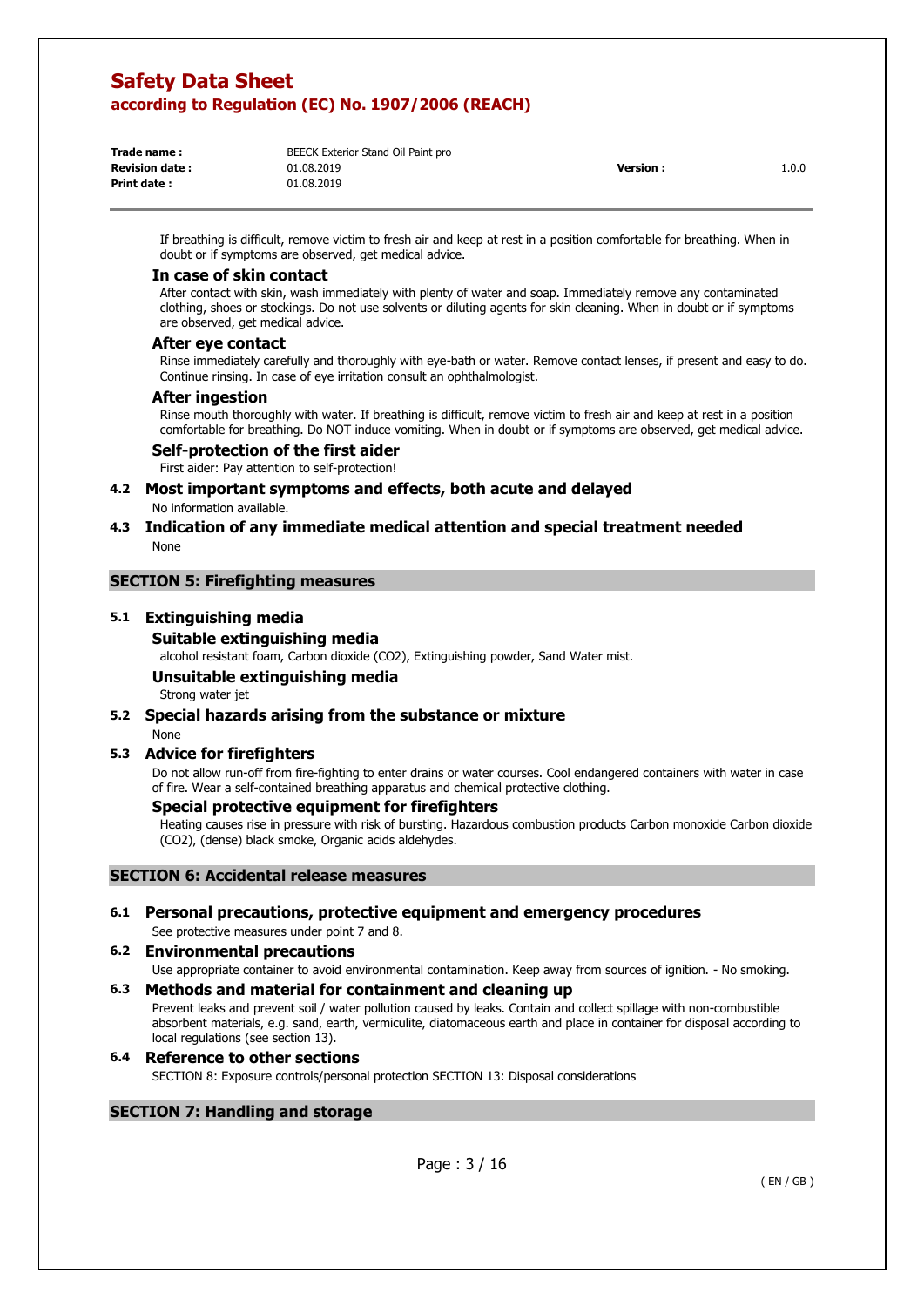**Print date :** 01.08.2019

**Trade name :** BEECK Exterior Stand Oil Paint pro **Revision date :** 01.08.2019 **Version :** 1.0.0

Take care for general good hygiene and housekeeping.

#### **7.1 Precautions for safe handling**

Protective measures When using do not eat, drink, smoke, sniff. Wash hands before eating, drinking or smoking. Immediately remove any contaminated clothing, shoes or stockings.

### **Protective measures**

## **Measures to prevent fire**

Vapours can travel considerable distances to a source of ignition where they can ignite, flash back, or explode. Provide earthing of containers, equipment, pumps and ventilation facilities. No sparking tools should be used. Remove all sources of ignition. With finely divided hot particles, there is a risk of self-ignition. For example, the product contained in, for example, sawdust, clothing or insulation material may catch fire spontaneously. Keep fireproof, if contained in special oil absorbers or in clothing (risk of self-ignition). Avoid flammable, open flames.

### **7.2 Conditions for safe storage, including any incompatibilities**

#### **Requirements for storage rooms and vessels**

Always close containers tightly after the removal of product. Never use pressure to empty container. Keep container tightly closed and in a well-ventilated place. Keep only in the original container at temperature not exceeding 40 °C.

#### **Further information on storage conditions**

Keep away from oxidizing agents, strongly alkaline and strongly acid materials in order to avoid exothermic reactions.

#### **7.3 Specific end use(s)**

None

### **SECTION 8: Exposure controls/personal protection**

## **8.1 Control parameters**

## **DNEL/DMEL and PNEC values**

**DNEL/DMEL** 

| Limit value type :  | DNEL Consumer (systemic) (Kohlenwasserstoffe, C9-C11, n-alkanen, isoalkanen,<br>cyclische |
|---------------------|-------------------------------------------------------------------------------------------|
| Exposure route:     | aromaten ( < 2%) ; CAS No.: 1174522-20-3)                                                 |
| Exposure frequency: | Dermal                                                                                    |
| Limit value:        | Long-term                                                                                 |
| Safety factor:      | $= 125$ mg/kg                                                                             |
| Limit value type :  | 24 h                                                                                      |
|                     | DNEL Consumer (systemic) (Kohlenwasserstoffe, C9-C11, n-alkanen, isoalkanen,              |
| Exposure route:     | cyclische                                                                                 |
| Limit value:        | aromaten ( < 2%) ; CAS No.: 1174522-20-3)                                                 |
| Safety factor:      | Inhalation                                                                                |
| Limit value type :  | $= 185$ mg/m <sup>3</sup>                                                                 |
|                     | 24 h                                                                                      |
| Exposure route:     | DNEL Consumer (systemic) (Kohlenwasserstoffe, C9-C11, n-alkanen, isoalkanen,              |
| Limit value:        | cyclische                                                                                 |
| Safety factor:      | aromaten ( < 2%) ; CAS No.: 1174522-20-3)                                                 |
| Limit value type :  | Oral                                                                                      |
|                     | $= 125$ mg/kg                                                                             |
| Exposure route:     | 24 h                                                                                      |
| Exposure frequency: | DNEL worker (systemic) (Kohlenwasserstoffe, C9-C11, n-alkanen, isoalkanen, cyclische      |
| Limit value:        | aromaten ( < 2%) ; CAS No.: 1174522-20-3)                                                 |
| Safety factor:      | Dermal                                                                                    |
| Limit value type :  | Long-term                                                                                 |
|                     | $= 208$ mg/kg                                                                             |
| Exposure route:     | 24 h                                                                                      |
| Exposure frequency: | DNEL worker (systemic) (Kohlenwasserstoffe, C9-C11, n-alkanen, isoalkanen, cyclische      |
| Limit value:        | aromaten ( < 2%) ; CAS No.: 1174522-20-3)                                                 |
|                     | Inhalation                                                                                |
|                     | Long-term                                                                                 |
|                     | $= 871$ mg/n <sup>2</sup> age : 4 / 16                                                    |

( EN / GB )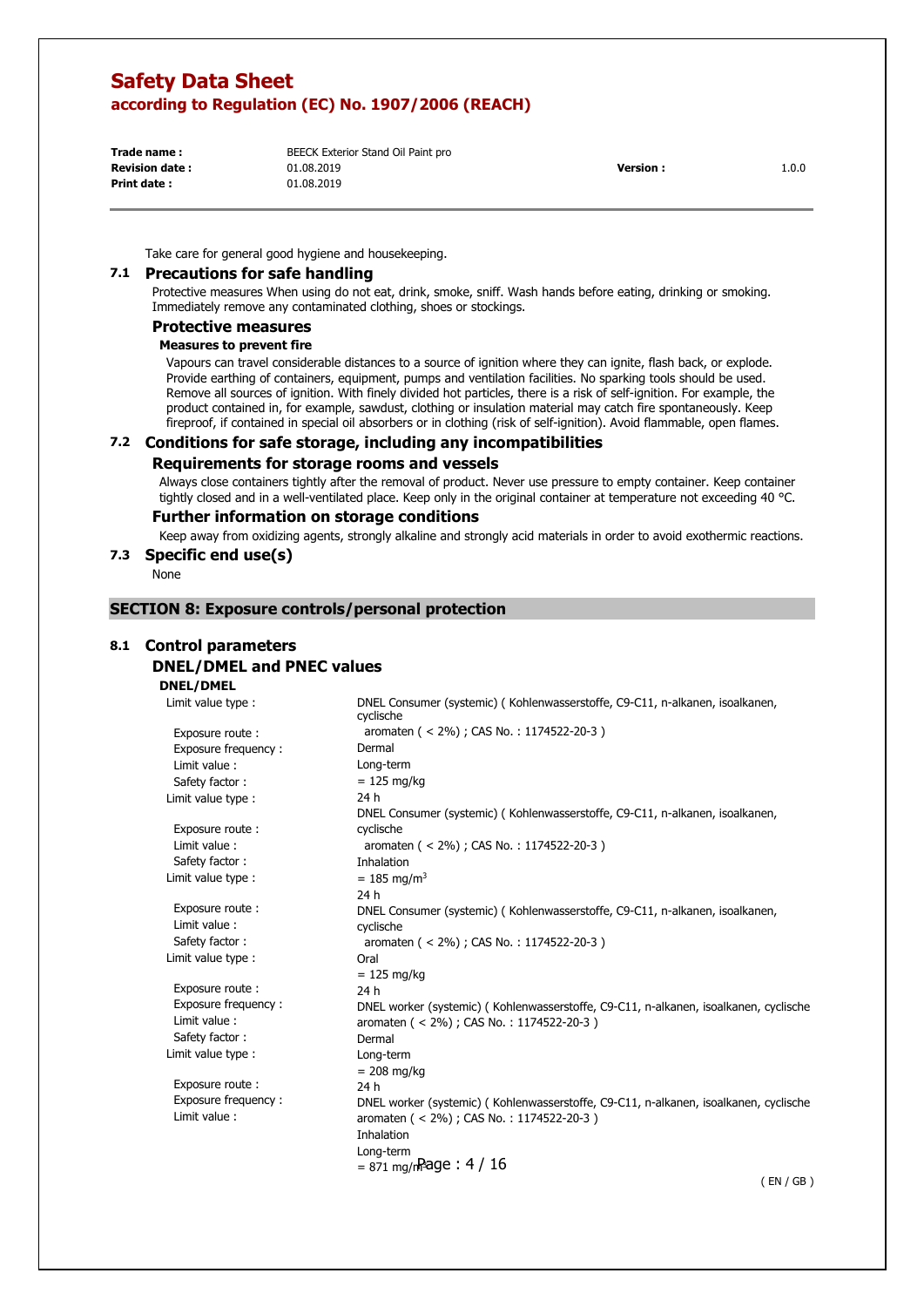| Trade name:                          |            | BEECK Exterior Stand Oil Paint pro                         |                                                                                                                                                                                                                                                       |       |
|--------------------------------------|------------|------------------------------------------------------------|-------------------------------------------------------------------------------------------------------------------------------------------------------------------------------------------------------------------------------------------------------|-------|
| <b>Revision date:</b>                | 01.08.2019 |                                                            | <b>Version:</b>                                                                                                                                                                                                                                       | 1.0.0 |
| <b>Print date:</b>                   | 01.08.2019 |                                                            |                                                                                                                                                                                                                                                       |       |
| Safety factor:                       |            | 8 h                                                        |                                                                                                                                                                                                                                                       |       |
| Limit value type :                   |            |                                                            | DNEL Consumer (systemic) (NAPHTHA (PETROLEUM), HYDROTREATED HEAVY Note<br>H, P. The classifications carcinogenic or mutagenic are not applicable as the substance<br>contains less than 0.1% by weight of benzene (200-753-7).; CAS No.: 64742-48-9)  |       |
| Exposure route:                      |            | Dermal                                                     |                                                                                                                                                                                                                                                       |       |
| Exposure frequency:<br>Limit value:  |            | Long-term<br>$= 125$ mg/kg                                 |                                                                                                                                                                                                                                                       |       |
| Safety factor:                       |            | 24 h                                                       |                                                                                                                                                                                                                                                       |       |
| Limit value type :                   |            |                                                            | DNEL Consumer (systemic) ( NAPHTHA (PETROLEUM), HYDROTREATED HEAVY Note<br>H, P. The classifications carcinogenic or mutagenic are not applicable as the substance<br>contains less than 0.1% by weight of benzene (200-753-7).; CAS No.: 64742-48-9) |       |
| Exposure route:                      |            | Inhalation                                                 |                                                                                                                                                                                                                                                       |       |
| Exposure frequency:                  |            | Long-term                                                  |                                                                                                                                                                                                                                                       |       |
| Limit value:                         |            | $= 185$ mg/m <sup>3</sup>                                  |                                                                                                                                                                                                                                                       |       |
| Limit value type :                   |            |                                                            | DNEL Consumer (systemic) (NAPHTHA (PETROLEUM), HYDROTREATED HEAVY Note<br>H, P. The classifications carcinogenic or mutagenic are not applicable as the substance<br>contains less than 0.1% by weight of benzene (200-753-7).; CAS No.: 64742-48-9)  |       |
| Exposure route:                      |            | Oral                                                       |                                                                                                                                                                                                                                                       |       |
| Exposure frequency:                  |            | Long-term                                                  |                                                                                                                                                                                                                                                       |       |
| Limit value:                         |            | $= 125$ mg/kg                                              |                                                                                                                                                                                                                                                       |       |
| Safety factor:                       |            | 24 h                                                       |                                                                                                                                                                                                                                                       |       |
| Limit value type :                   |            |                                                            | DNEL worker (systemic) (NAPHTHA (PETROLEUM), HYDROTREATED HEAVY Note H,<br>P. The classifications carcinogenic or mutagenic are not applicable as the substance<br>contains less than $0.1\%$ by weight of benzene (200-753-7).; CAS No.: 64742-48-9) |       |
| Exposure route:                      |            | Dermal                                                     |                                                                                                                                                                                                                                                       |       |
| Exposure frequency:                  |            | Long-term                                                  |                                                                                                                                                                                                                                                       |       |
| Limit value:                         |            | $= 208$ mg/kg                                              |                                                                                                                                                                                                                                                       |       |
| Safety factor:                       |            | 24 h                                                       |                                                                                                                                                                                                                                                       |       |
| Limit value type :                   |            |                                                            | DNEL worker (systemic) (NAPHTHA (PETROLEUM), HYDROTREATED HEAVY Note H,<br>P. The classifications carcinogenic or mutagenic are not applicable as the substance<br>contains less than 0.1% by weight of benzene (200-753-7).; CAS No.: 64742-48-9)    |       |
| Exposure route:                      |            | Inhalation                                                 |                                                                                                                                                                                                                                                       |       |
| Exposure frequency:                  |            | Long-term                                                  |                                                                                                                                                                                                                                                       |       |
| Limit value:                         |            | $= 871$ mg/m <sup>3</sup>                                  |                                                                                                                                                                                                                                                       |       |
| Limit value type :                   |            | DNEL Consumer (local) (2-BUTANONE OXIME; CAS No.: 96-29-7) |                                                                                                                                                                                                                                                       |       |
| Exposure route:                      |            | Inhalation                                                 |                                                                                                                                                                                                                                                       |       |
| Exposure frequency:<br>Limit value : |            | Long-term<br>2 mg/m <sup>3</sup>                           |                                                                                                                                                                                                                                                       |       |
| Limit value type :                   |            | DNEL Consumer (local) (2-BUTANONE OXIME; CAS No.: 96-29-7) |                                                                                                                                                                                                                                                       |       |
| Exposure route :                     |            | Dermal                                                     |                                                                                                                                                                                                                                                       |       |
| Exposure frequency:                  |            | Long-term                                                  |                                                                                                                                                                                                                                                       |       |
| Limit value:                         |            | $0,78 \text{ mg/m}^3$                                      |                                                                                                                                                                                                                                                       |       |
| Safety factor:                       |            | 24 h                                                       |                                                                                                                                                                                                                                                       |       |
| Limit value type :                   |            |                                                            | DNEL Consumer (systemic) (2-BUTANONE OXIME; CAS No.: 96-29-7)                                                                                                                                                                                         |       |
| Exposure route :                     |            | Inhalation                                                 |                                                                                                                                                                                                                                                       |       |
| Exposure frequency:                  |            | Long-term                                                  |                                                                                                                                                                                                                                                       |       |
| Limit value:<br>Limit value type :   |            | 2 mg/m <sup>3</sup>                                        | DNEL Consumer (systemic) (2-BUTANONE OXIME; CAS No.: 96-29-7)                                                                                                                                                                                         |       |
| Exposure route:                      |            | Dermal                                                     |                                                                                                                                                                                                                                                       |       |
| Exposure frequency:                  |            | Long-term                                                  |                                                                                                                                                                                                                                                       |       |
| Limit value:                         |            | $0,78 \text{ mg/m}^3$                                      |                                                                                                                                                                                                                                                       |       |
| Safety factor:                       |            | 24 h                                                       |                                                                                                                                                                                                                                                       |       |
| Limit value type :                   |            | DNEL worker (local) (2-BUTANONE OXIME; CAS No.: 96-29-7)   |                                                                                                                                                                                                                                                       |       |
| Exposure route :                     |            | Inhalation                                                 |                                                                                                                                                                                                                                                       |       |
| Exposure frequency:                  |            | Long-term                                                  |                                                                                                                                                                                                                                                       |       |
| Limit value:                         |            | 3,3 mg/m <sup>3</sup>                                      |                                                                                                                                                                                                                                                       |       |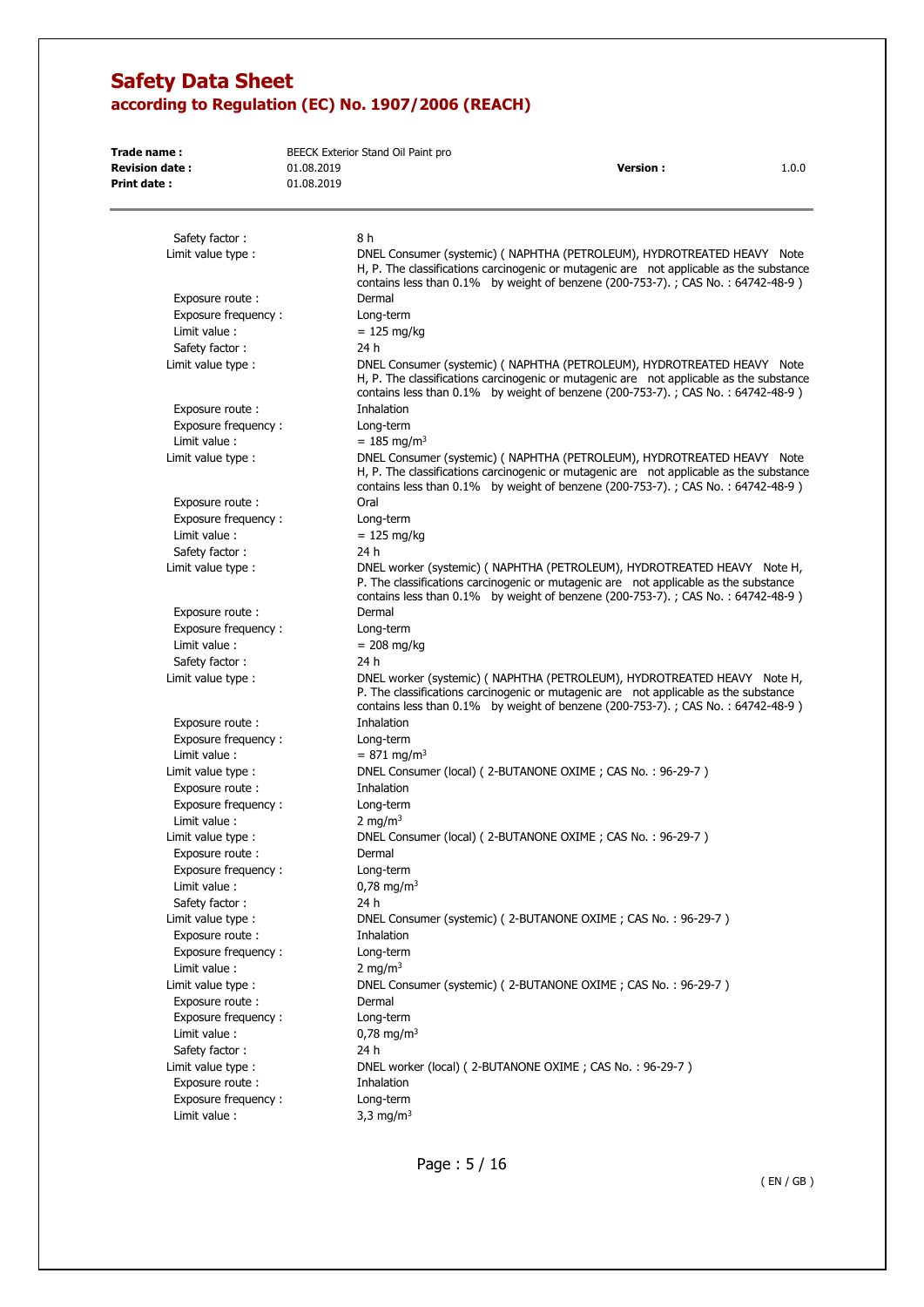| Trade name:           | BEECK Exterior Stand Oil Paint pro |                 |       |
|-----------------------|------------------------------------|-----------------|-------|
| <b>Revision date:</b> | 01.08.2019                         | <b>Version:</b> | 1.0.0 |
| Print date:           | 01.08.2019                         |                 |       |

| Limit value type :  | DNEL worker (local) (2-BUTANONE OXIME; CAS No.: 96-29-7)               |
|---------------------|------------------------------------------------------------------------|
| Exposure route :    | Dermal                                                                 |
| Exposure frequency: | Long-term                                                              |
| Limit value:        | 1,3 mg/m <sup>3</sup>                                                  |
| Safety factor:      | 24 h                                                                   |
| Limit value type :  | DNEL worker (systemic) (2-BUTANONE OXIME; CAS No.: 96-29-7)            |
| Exposure route:     | Inhalation                                                             |
| Exposure frequency: | Long-term                                                              |
| Limit value:        | 3,3 mg/m <sup>3</sup>                                                  |
| Limit value type :  | DNEL worker (systemic) (2-BUTANONE OXIME; CAS No.: 96-29-7)            |
| Exposure route:     | Dermal                                                                 |
| Exposure frequency: | Long-term                                                              |
| Limit value:        | 1,3 mg/m <sup>3</sup>                                                  |
| Safety factor:      | 24 h                                                                   |
| PNEC                |                                                                        |
| Limit value type :  | PNEC aquatic, freshwater (2-BUTANONE OXIME; CAS No.: 96-29-7)          |
| Limit value:        | $0,256$ mg/l                                                           |
| Limit value type :  | PNEC sewage treatment plant (STP) (2-BUTANONE OXIME; CAS No.: 96-29-7) |
| Limit value:        | 17,7 mg/l                                                              |
|                     |                                                                        |

### **8.2 Exposure controls**

### **Appropriate engineering controls**

Provide for sufficient ventilation. This can be achieved by local exhaust or general exhaust air collection. Wear a suitable respirator if the ventilation is not sufficient to keep the solvent vapour concentration below the occupational limit values.

#### **Personal protection equipment**

## **Eye/face protection**

**Suitable eye protection** 

Wear chemical resistant protective eye glasses.

#### **Skin protection**

Only wear fitting, comfortable and clean protective clothing. Personal should wear antistatic clothings made of natural fiber or of high temperature resistant synthetic fiber. All parts of the body should be washed after contact.

#### **Hand protection**

Suitable gloves type NBR (Nitrile rubber) Thickness > 0,4 mm; Breakthrough time (maximum wearing time) > 480 min. CR (polychloroprene, chloroprene rubber) Thickness > 0,25 mm; Breakthrough time (maximum wearing time) 60 - 120 min. Check protective gloves before each use concerning their normal condition.

#### **Respiratory protection**

Wear a respirator conforming to EN140 with Type A/P2 filter or better. Wear self-contained respirator during spray application.

#### **SECTION 9: Physical and chemical properties**

## **9.1 Information on basic physical and chemical properties**

**Colour :** No information available.

**Odour :** Noticeable.

### **Safety relevant basis data**

| <b>Physical state:</b>                      |         | liauid            |    |
|---------------------------------------------|---------|-------------------|----|
| Melting point/melting range:                |         | not relevant      |    |
| <b>Freezing point:</b>                      |         | not relevant      |    |
| Initial boiling point and boiling<br>range: |         | No data available |    |
| Decomposition temperature :                 |         | No data available |    |
| Flash point:                                | approx. | 41                | ۹۲ |

Page : 6 / 16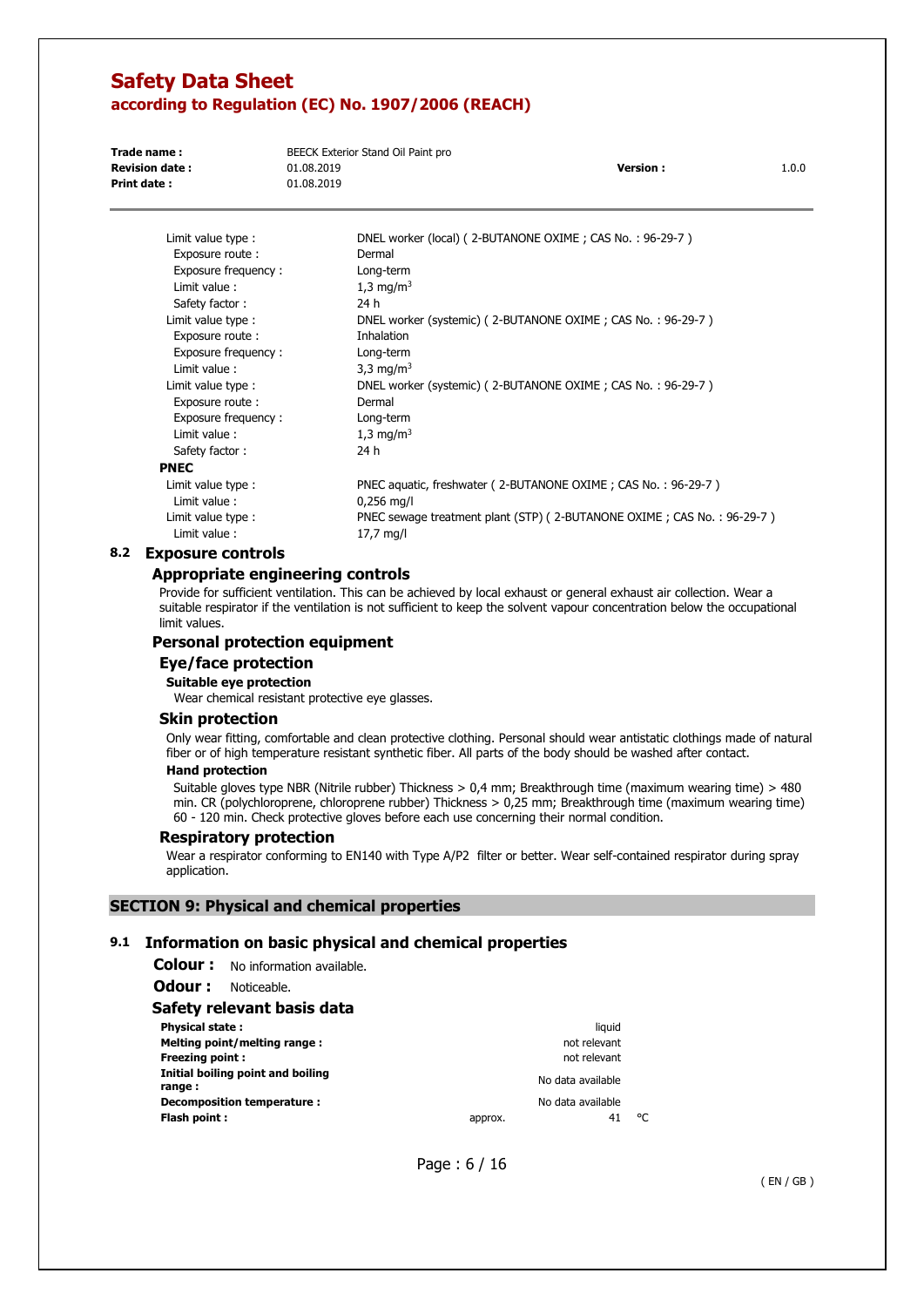**Trade name : BEECK Exterior Stand Oil Paint pro Revision date :** 01.08.2019 **Version :** 1.0.0 **Print date :** 01.08.2019

| Ignition temperature :          |                 |         | No data available |                   |              |
|---------------------------------|-----------------|---------|-------------------|-------------------|--------------|
| Lower explosion limit :         |                 |         |                   | q/m <sup>3</sup>  |              |
| Lower explosion limit :         |                 |         | No data available |                   |              |
| <b>Upper explosion limit:</b>   |                 |         | No data available |                   |              |
| Vapour pressure :               | (50 °C)         |         | No data available |                   |              |
| Density - dependent of color:   | (20 °C)         |         | $0.93 - 0.95$     | g/cm <sup>3</sup> |              |
| <b>Bulk density :</b>           |                 |         | No data available |                   |              |
| <b>Relative density:</b>        | (20 °C)         |         | No data available |                   |              |
| Solvent separation test:        | (20 °C)         | $\,<\,$ | 3                 | $\frac{0}{0}$     |              |
| Water solubility :              | (20 °C )        |         | No data available |                   |              |
| pH:                             |                 |         | not relevant      |                   |              |
| log P O/W :                     |                 |         | No data available |                   |              |
| Flow time:                      | (23 °C)         | $=$     | 200               | s                 | ISO cup 6 mm |
| <b>Viscosity:</b>               | (20 °C)         | approx. | 950               | mPa.s             |              |
| Cinematic viscosity:            | (40 °C)         |         | No data available |                   |              |
| Odour threshold:                |                 |         | No data available |                   |              |
| <b>Relative vapour density:</b> | (20 °C)         |         | No data available |                   |              |
| <b>Vapourisation rate:</b>      |                 |         | No data available |                   |              |
| VOC-value:                      |                 | approx. | 296               | g/l VOC           |              |
| <b>Flammable solids:</b>        | Not applicable. |         |                   |                   |              |
| <b>Flammable gases:</b>         | Not applicable. |         |                   |                   |              |
| Oxidising liquids :             | Not relevant.   |         |                   |                   |              |

### **9.2 Other information**

None

## **SECTION 10: Stability and reactivity**

**Explosive properties :** Not relevant.

#### **10.1 Reactivity**

No information available.

**10.2 Chemical stability** 

No information available.

#### **10.3 Possibility of hazardous reactions**  No information available.

# **10.4 Conditions to avoid**

No information available.

#### **10.5 Incompatible materials**  No information available.

## **10.6 Hazardous decomposition products**

No information available.

## **SECTION 11: Toxicological information**

## **11.1 Information on toxicological effects**

## **Acute effects**

**Acute oral toxicity**  Parameter :

> Exposure route : Species : Effective dose :  $> 5000 \text{ mg/kg}$ Method : OECD 401

LD50 ( Kohlenwasserstoffe, C9-C11, n-alkanen, isoalkanen, cyclische aromaten ( < 2%) ; CAS No. : 1174522-20-3 ) Oral Rat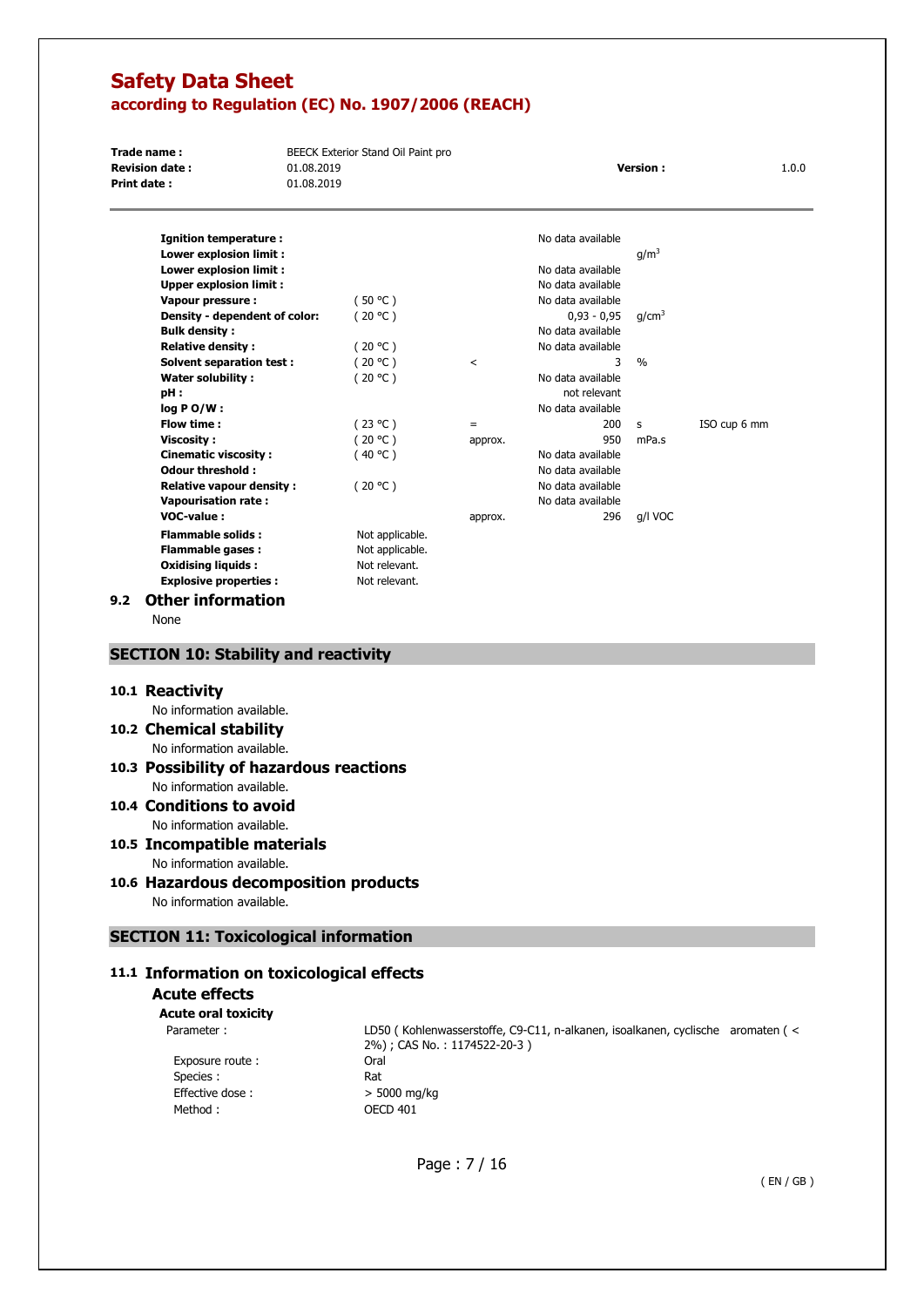| Trade name:<br><b>Revision date:</b><br>Print date: | 01.08.2019<br>01.08.2019 | BEECK Exterior Stand Oil Paint pro<br><b>Version:</b><br>1.0.0                                                                                                                                                                    |
|-----------------------------------------------------|--------------------------|-----------------------------------------------------------------------------------------------------------------------------------------------------------------------------------------------------------------------------------|
|                                                     |                          |                                                                                                                                                                                                                                   |
| Parameter:                                          |                          | LD50 ( NAPHTHA (PETROLEUM), HEAVY ALKYLATE; CAS No.: 64741-65-7)                                                                                                                                                                  |
| Exposure route:                                     |                          | Oral                                                                                                                                                                                                                              |
| Species :                                           |                          | Rat                                                                                                                                                                                                                               |
| Effective dose:                                     |                          | $>$ 5000 mg/kg                                                                                                                                                                                                                    |
| Method:                                             |                          | <b>OECD 401</b>                                                                                                                                                                                                                   |
| Parameter:                                          |                          | LC50 ( NAPHTHA (PETROLEUM), HYDROTREATED HEAVY Note H, P. The<br>classifications carcinogenic or mutagenic are not applicable as the substance contains<br>less than 0.1% by weight of benzene (200-753-7).; CAS No.: 64742-48-9) |
| Exposure route:                                     |                          | Oral                                                                                                                                                                                                                              |
| Species :                                           |                          | Rabbit                                                                                                                                                                                                                            |
| Effective dose:                                     |                          | $>$ 5000 mg/kg                                                                                                                                                                                                                    |
| Parameter:                                          |                          | LD50 (2-BUTANONE OXIME; CAS No.: 96-29-7)                                                                                                                                                                                         |
| Exposure route:                                     |                          | Oral                                                                                                                                                                                                                              |
| Species :                                           |                          | Rat                                                                                                                                                                                                                               |
| Effective dose:                                     |                          | 2326 mg/kg                                                                                                                                                                                                                        |
| Method:                                             |                          | <b>OECD 401</b>                                                                                                                                                                                                                   |
| <b>Acute dermal toxicity</b>                        |                          |                                                                                                                                                                                                                                   |
| Parameter:                                          |                          | LD50 (Kohlenwasserstoffe, C9-C11, n-alkanen, isoalkanen, cyclische aromaten (<                                                                                                                                                    |
|                                                     |                          | 2%); CAS No.: 1174522-20-3)                                                                                                                                                                                                       |
| Exposure route:                                     |                          | Dermal                                                                                                                                                                                                                            |
| Species :                                           |                          | Rabbit                                                                                                                                                                                                                            |
| Effective dose:                                     |                          | $> 5000$ mg/kg                                                                                                                                                                                                                    |
| Exposure time:                                      |                          | 24 h                                                                                                                                                                                                                              |
| Method:                                             |                          | <b>OECD 402</b>                                                                                                                                                                                                                   |
| Parameter:                                          |                          | LD50 ( NAPHTHA (PETROLEUM), HEAVY ALKYLATE; CAS No.: 64741-65-7 )                                                                                                                                                                 |
| Exposure route:                                     |                          | Dermal                                                                                                                                                                                                                            |
| Species :                                           |                          | Rat                                                                                                                                                                                                                               |
| Effective dose:                                     |                          | > 5000 mg/kg                                                                                                                                                                                                                      |
| Parameter:                                          |                          | LC50 ( NAPHTHA (PETROLEUM), HYDROTREATED HEAVY Note H, P. The<br>classifications carcinogenic or mutagenic are not applicable as the substance contains<br>less than 0.1% by weight of benzene (200-753-7).; CAS No.: 64742-48-9) |
| Exposure route:                                     |                          | Dermal                                                                                                                                                                                                                            |
| Species :                                           |                          | Rabbit                                                                                                                                                                                                                            |
| Effective dose:                                     |                          | $=$ > 3160 mg/kg                                                                                                                                                                                                                  |
| Parameter:                                          |                          | LD50 (2-BUTANONE OXIME; CAS No.: 96-29-7)                                                                                                                                                                                         |
| Exposure route:                                     |                          | Dermal                                                                                                                                                                                                                            |
| Species :                                           |                          | Rabbit                                                                                                                                                                                                                            |
| Effective dose:                                     |                          | 1000 mg/m <sup>3</sup>                                                                                                                                                                                                            |
| Method:                                             |                          | <b>OECD 402</b>                                                                                                                                                                                                                   |
| <b>Acute inhalation toxicity</b>                    |                          |                                                                                                                                                                                                                                   |
| Parameter:                                          |                          | LC50 (Kohlenwasserstoffe, C9-C11, n-alkanen, isoalkanen, cyclische aromaten (<<br>2%); CAS No.: 1174522-20-3)                                                                                                                     |
| Exposure route:                                     |                          | Inhalative (vapour)                                                                                                                                                                                                               |
| Species :                                           |                          | Rat                                                                                                                                                                                                                               |
| Effective dose:                                     |                          | $> 5000$ mg/kg                                                                                                                                                                                                                    |
| Exposure time:                                      |                          | 8 h                                                                                                                                                                                                                               |
| Method:                                             |                          | <b>OECD 403</b>                                                                                                                                                                                                                   |
| Parameter:                                          |                          | LC50 ( NAPHTHA (PETROLEUM), HYDROTREATED HEAVY Note H, P. The<br>classifications carcinogenic or mutagenic are not applicable as the substance contains<br>less than 0.1% by weight of benzene (200-753-7).; CAS No.: 64742-48-9) |
| Exposure route:                                     |                          | Inhalative (vapour)                                                                                                                                                                                                               |
| Species :                                           |                          | Rat                                                                                                                                                                                                                               |
| Effective dose:                                     |                          | $> 4951$ mg/m <sup>3</sup>                                                                                                                                                                                                        |
| Exposure time:                                      |                          | 4 h                                                                                                                                                                                                                               |
| Parameter:                                          |                          | LC50 (2-BUTANONE OXIME; CAS No.: 96-29-7)                                                                                                                                                                                         |
| Exposure route:                                     |                          | Inhalation                                                                                                                                                                                                                        |
|                                                     |                          |                                                                                                                                                                                                                                   |

Page : 8 / 16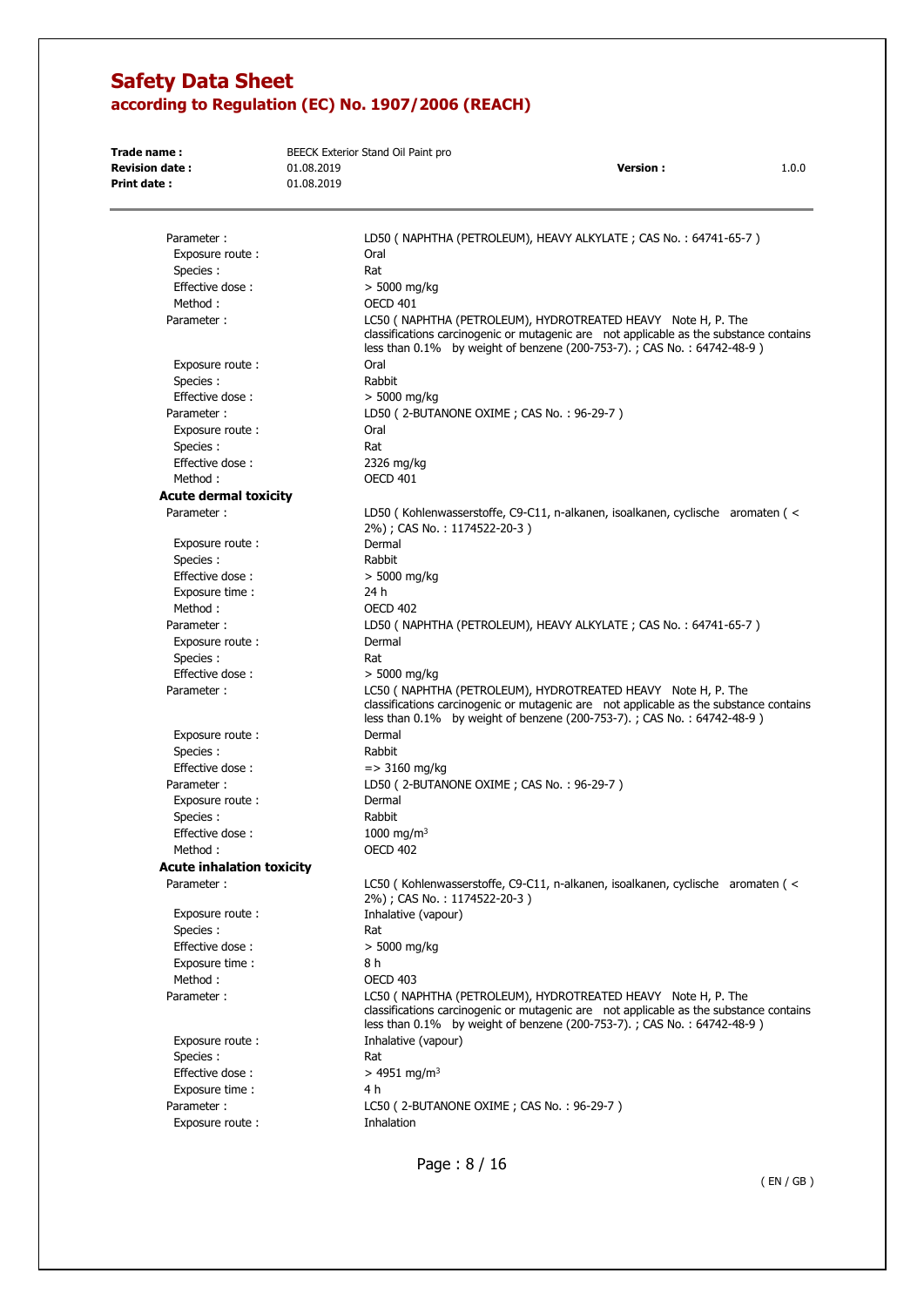| Trade name:<br><b>Revision date:</b>                                                       | 01.08.2019 | BEECK Exterior Stand Oil Paint pro                     | <b>Version:</b>                                                                                                                                                                                                                                | 1.0.0 |
|--------------------------------------------------------------------------------------------|------------|--------------------------------------------------------|------------------------------------------------------------------------------------------------------------------------------------------------------------------------------------------------------------------------------------------------|-------|
| Print date:                                                                                | 01.08.2019 |                                                        |                                                                                                                                                                                                                                                |       |
| Species :                                                                                  |            | Rat                                                    |                                                                                                                                                                                                                                                |       |
| Effective dose:                                                                            |            | 13200 mg/m <sup>3</sup>                                |                                                                                                                                                                                                                                                |       |
| Exposure time:                                                                             |            | 4 h                                                    |                                                                                                                                                                                                                                                |       |
| <b>Irritant and corrosive effects</b>                                                      |            |                                                        |                                                                                                                                                                                                                                                |       |
| Primary irritation to the skin                                                             |            |                                                        |                                                                                                                                                                                                                                                |       |
| Parameter:                                                                                 |            | 64741-65-7)                                            | Primary irritation to the skin (NAPHTHA (PETROLEUM), HEAVY ALKYLATE; CAS No.:                                                                                                                                                                  |       |
| Result:                                                                                    |            | Slightly irritant                                      |                                                                                                                                                                                                                                                |       |
| Parameter:                                                                                 |            | 64742-48-9)                                            | Primary irritation to the skin (NAPHTHA (PETROLEUM), HYDROTREATED HEAVY<br>Note H, P. The classifications carcinogenic or mutagenic are not applicable as the<br>substance contains less than 0.1% by weight of benzene (200-753-7).; CAS No.: |       |
| Result:                                                                                    |            | Irritant                                               |                                                                                                                                                                                                                                                |       |
| <b>Irritation to eyes</b>                                                                  |            |                                                        |                                                                                                                                                                                                                                                |       |
| Parameter:                                                                                 |            |                                                        | Irritation to eyes (NAPHTHA (PETROLEUM), HEAVY ALKYLATE; CAS No.: 64741-65-7                                                                                                                                                                   |       |
| Result:<br>Parameter:                                                                      |            | Not an irritant                                        | Irritation to eyes (NAPHTHA (PETROLEUM), HYDROTREATED HEAVY Note H, P. The<br>classifications carcinogenic or mutagenic are not applicable as the substance contains<br>less than 0.1% by weight of benzene (200-753-7).; CAS No.: 64742-48-9) |       |
| Result:                                                                                    |            | Not an irritant                                        |                                                                                                                                                                                                                                                |       |
| Irritation to respiratory tract<br>No information available.                               |            |                                                        |                                                                                                                                                                                                                                                |       |
| <b>Sensitisation</b>                                                                       |            |                                                        |                                                                                                                                                                                                                                                |       |
|                                                                                            |            |                                                        |                                                                                                                                                                                                                                                |       |
| In case of skin contact<br>Parameter:                                                      |            | $\lambda$                                              | Skin sensitisation (NAPHTHA (PETROLEUM), HEAVY ALKYLATE; CAS No.: 64741-65-7                                                                                                                                                                   |       |
| Result:                                                                                    |            | Not sensitising.                                       |                                                                                                                                                                                                                                                |       |
|                                                                                            |            | Repeated dose toxicity (subacute, subchronic, chronic) |                                                                                                                                                                                                                                                |       |
| <b>Subacute oral toxicity</b>                                                              |            |                                                        |                                                                                                                                                                                                                                                |       |
| Parameter:                                                                                 |            |                                                        | NOAEL(C) ( NAPHTHA (PETROLEUM), HYDROTREATED HEAVY  Note H, P. The<br>classifications carcinogenic or mutagenic are not applicable as the substance contains<br>less than 0.1% by weight of benzene (200-753-7).; CAS No.: 64742-48-9)         |       |
| Exposure route:<br>Species :                                                               |            | Oral<br>Rat                                            |                                                                                                                                                                                                                                                |       |
| Effective dose:                                                                            |            | $=$ > 1000 mg/kg                                       |                                                                                                                                                                                                                                                |       |
| Exposure time :                                                                            |            | 24 h                                                   |                                                                                                                                                                                                                                                |       |
| <b>Subacute inhalation toxicity</b>                                                        |            |                                                        |                                                                                                                                                                                                                                                |       |
| Parameter:                                                                                 |            |                                                        | NOAEC ( NAPHTHA (PETROLEUM), HYDROTREATED HEAVY Note H, P. The<br>classifications carcinogenic or mutagenic are not applicable as the substance contains<br>less than 0.1% by weight of benzene (200-753-7).; CAS No.: 64742-48-9)             |       |
| Exposure route:<br>Species :                                                               |            | Inhalation<br>Rat                                      |                                                                                                                                                                                                                                                |       |
| Effective dose:                                                                            |            | $>= 10400$ mg/cm <sup>3</sup>                          |                                                                                                                                                                                                                                                |       |
| Exposure time:                                                                             |            | 6 h                                                    |                                                                                                                                                                                                                                                |       |
|                                                                                            |            |                                                        | <b>CMR effects (carcinogenicity, mutagenicity and toxicity for reproduction)</b>                                                                                                                                                               |       |
| Carcinogenicity                                                                            |            |                                                        |                                                                                                                                                                                                                                                |       |
| No information available.                                                                  |            |                                                        |                                                                                                                                                                                                                                                |       |
| <b>Germ cell mutagenicity</b><br>No information available.<br><b>Reproductive toxicity</b> |            |                                                        |                                                                                                                                                                                                                                                |       |
| No information available.                                                                  |            |                                                        |                                                                                                                                                                                                                                                |       |
| CTOT cinelo ovnocuro                                                                       |            |                                                        |                                                                                                                                                                                                                                                |       |

### **STOT-single exposure**

No information available.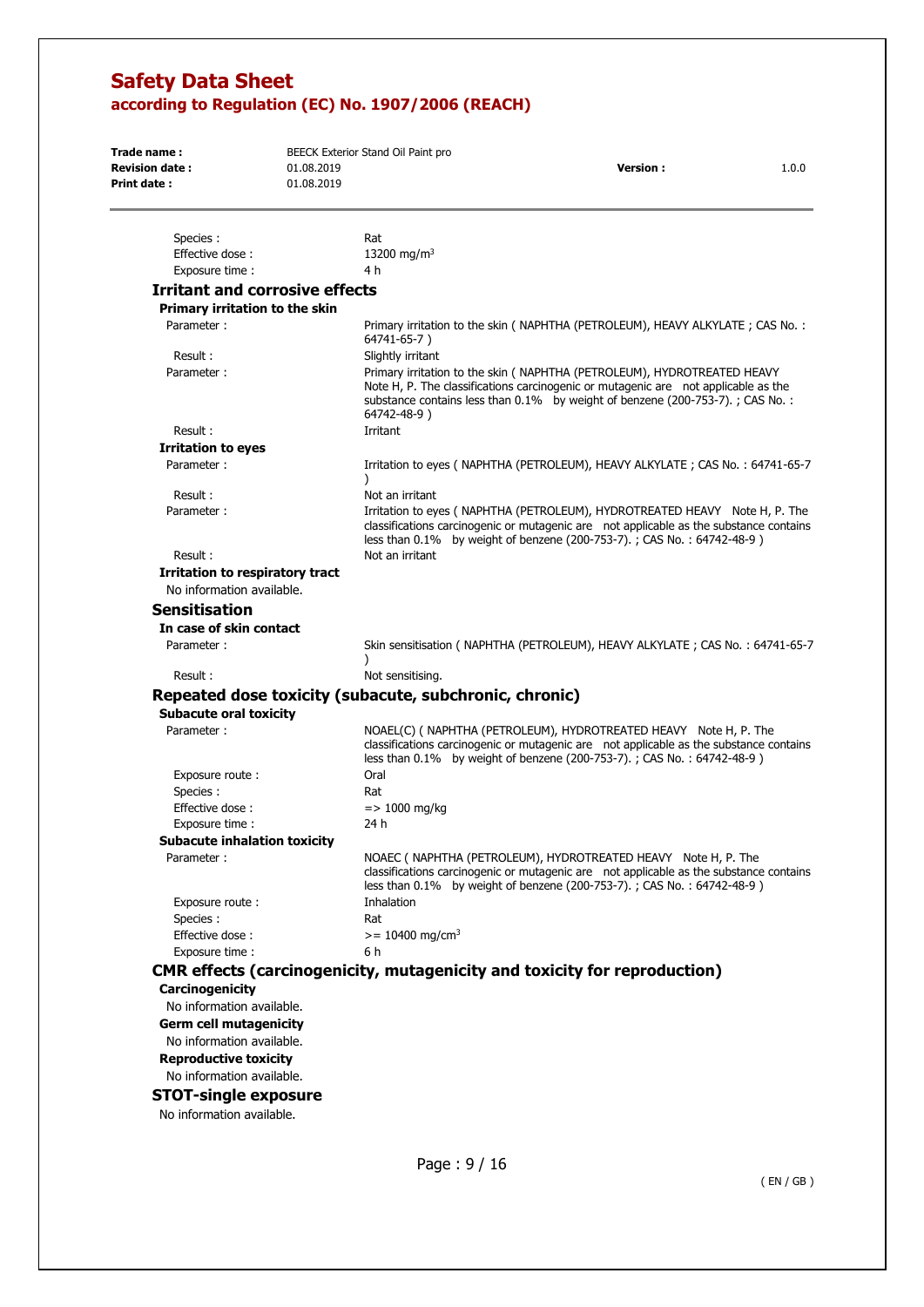**Print date :** 01.08.2019

**Trade name : BEECK Exterior Stand Oil Paint pro Revision date :** 01.08.2019 **Version :** 1.0.0

## **STOT SE 3**

Parameter :

STOT SE 3 ( Kohlenwasserstoffe, C9-C11, n-alkanen, isoalkanen, cyclische aromaten ( < 2%) ; CAS No. : 1174522-20-3 ) Inhalative

Exposure route :

## **STOT-repeated exposure**

No information available.

**Aspiration hazard**  No information available.

## **11.2 Toxicokinetics, metabolism and distribution**

### **Human toxicological data**

Inhalation/eye contact: in high concentrations irritating to the mucous membranes, narcotic effect and influence on power of reaction and loss of coordination possible. May cause allergy or asthma symptoms or breathing difficulties if inhaled. Prolonged inhalation of vapours in high concentrations may lead to headache, giddiness and nausea.

## **SECTION 12: Ecological information**

## **12.1 Toxicity**

**Aquatic toxicity** 

#### **Acute (short-term) fish toxicity**

| Parameter:               | Acute (short-term) fish toxicity (Koolwaterstoffen, C9-C11, n-alkanen, isoalkanen,<br>cyclische aromaten (< 2%); CAS No.: 1174522-20-3) |
|--------------------------|-----------------------------------------------------------------------------------------------------------------------------------------|
| Species :                | Oncorhynchus mykiss (Rainbow trout)                                                                                                     |
| Effective dose:          | $> 1000$ mg/l                                                                                                                           |
| Exposure time:           | 96 h                                                                                                                                    |
| Method:                  | <b>OECD 203</b>                                                                                                                         |
| Parameter:               | NOELR (Kohlenwasserstoffe, C9-C11, n-alkanen, isoalkanen, cyclische aromaten<br>$(< 2\%)$ ; CAS No.: 1174522-20-3)                      |
| Species :                | Daphnia magna (Big water flea)                                                                                                          |
| Evaluation parameter :   | Chronic (long-term) daphnia toxicity                                                                                                    |
| Effective dose:          | $= 0.23$ mg/l                                                                                                                           |
| Exposure time :          | 504 h                                                                                                                                   |
| Parameter:               | NOELR (Kohlenwasserstoffe, C9-C11, n-alkanen, isoalkanen, cyclische aromaten<br>$(< 2\%)$ ; CAS No.: 1174522-20-3)                      |
| Species :                | Oncorhynchus mykiss (Rainbow trout)                                                                                                     |
| Evaluation parameter :   | Chronic (long-term) fish toxicity                                                                                                       |
| Effective dose:          | $= 0.13$ mg/l                                                                                                                           |
| Exposure time:           | 672h                                                                                                                                    |
| Parameter:               | LC50 (2-BUTANONE OXIME; CAS No.: 96-29-7)                                                                                               |
| Species :                | Oryzias latipes (Ricefish)                                                                                                              |
| Effective dose:          | $>100$ mg/l                                                                                                                             |
| Exposure time:           | 96 h                                                                                                                                    |
| Method:                  | OECD <sub>203</sub>                                                                                                                     |
| Parameter:               | EC50 (2-BUTANONE OXIME; CAS No.: 96-29-7)                                                                                               |
| Species:                 | Acute (short-term) algae toxicity                                                                                                       |
| Effective dose:          | $11,8$ mg/l                                                                                                                             |
| Exposure time :          | 72 h                                                                                                                                    |
| Method:                  | OECD 201                                                                                                                                |
| Parameter:               | EC50 (2-BUTANONE OXIME; CAS No.: 96-29-7)                                                                                               |
| Species :                | Daphnia magna (Big water flea)                                                                                                          |
| Effective dose:          | 201 mg/l                                                                                                                                |
| Exposure time:           | 48 h                                                                                                                                    |
| Method:<br>$\cdots$<br>. | <b>OECD 202</b>                                                                                                                         |

**Acute (short-term) daphnia toxicity**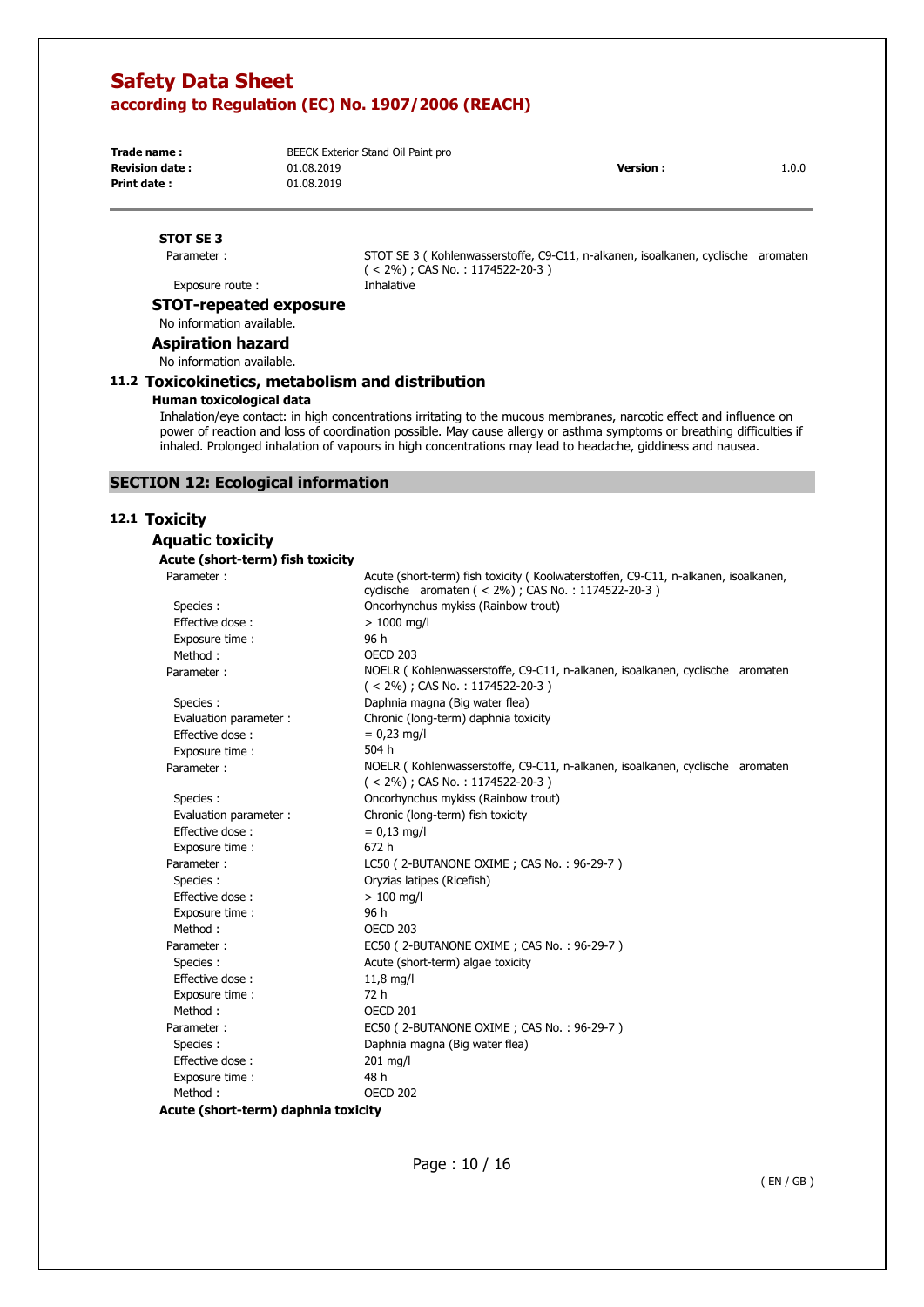| Trade name:<br><b>Revision date:</b><br>Print date: | 01.08.2019<br>01.08.2019 | BEECK Exterior Stand Oil Paint pro<br>1.0.0<br><b>Version:</b>                                                                                                                                                                    |  |
|-----------------------------------------------------|--------------------------|-----------------------------------------------------------------------------------------------------------------------------------------------------------------------------------------------------------------------------------|--|
| Parameter:                                          |                          | Acute (short-term) daphnia toxicity (Koolwaterstoffen, C9-C11, n-alkanen, isoalkanen,                                                                                                                                             |  |
|                                                     |                          | cyclische aromaten (< 2%); CAS No.: 1174522-20-3)                                                                                                                                                                                 |  |
| Species :                                           |                          | Daphnia magna (Big water flea)                                                                                                                                                                                                    |  |
| Effective dose:                                     |                          | $>1000$ mg/l                                                                                                                                                                                                                      |  |
| Exposure time:                                      |                          | 48 h                                                                                                                                                                                                                              |  |
| Method:                                             |                          | <b>OECD 202</b>                                                                                                                                                                                                                   |  |
| Parameter:                                          |                          | NOELR (Kohlenwasserstoffe, C9-C11, n-alkanen, isoalkanen, cyclische aromaten<br>$(< 2\%)$ ; CAS No.: 1174522-20-3)                                                                                                                |  |
| Species :                                           |                          | Pseudokirchneriella subcapitata                                                                                                                                                                                                   |  |
| Evaluation parameter :                              |                          | Inhibition of biomass development                                                                                                                                                                                                 |  |
| Effective dose:                                     |                          | $=$ 3 mg/l                                                                                                                                                                                                                        |  |
| Exposure time:                                      |                          | 72 h                                                                                                                                                                                                                              |  |
| Method:                                             |                          | OECD 201                                                                                                                                                                                                                          |  |
| Parameter:                                          |                          | NOELR (Kohlenwasserstoffe C9-C11, n-alkanen, isoalkanen, cyclische aromaten<br>$(< 2\%)$ ; CAS No.: 1174522-20-3)                                                                                                                 |  |
| Species :                                           |                          | Pseudokirchneriella subcapitata                                                                                                                                                                                                   |  |
| Evaluation parameter :                              |                          | Inhibition of growth rate                                                                                                                                                                                                         |  |
| Effective dose:                                     |                          | $= 100$ mg/l                                                                                                                                                                                                                      |  |
| Exposure time:                                      |                          | 72 h                                                                                                                                                                                                                              |  |
| Method:                                             |                          | <b>OECD 201</b>                                                                                                                                                                                                                   |  |
| Parameter:                                          |                          | NOEC ( NAPHTHA (PETROLEUM), HEAVY ALKYLATE ; CAS No. : 64741-65-7 )                                                                                                                                                               |  |
| Effective dose:                                     |                          | $\epsilon$ = 10 mg/l                                                                                                                                                                                                              |  |
| Acute (short-term) algae toxicity                   |                          |                                                                                                                                                                                                                                   |  |
| Parameter:                                          |                          | Acute (short-term) algae toxicity (Koolwaterstoffen, C9-C11, n-alkanen, isoalkanen,<br>cyclische aromaten (< 2%) ; CAS No. : 1174522-20-3)                                                                                        |  |
| Species:                                            |                          | Pseudokirchneriella subcapitata                                                                                                                                                                                                   |  |
| Effective dose:                                     |                          | $>1000$ mg/l                                                                                                                                                                                                                      |  |
| Exposure time:                                      |                          | 72 h                                                                                                                                                                                                                              |  |
| Method:                                             |                          | OECD 201                                                                                                                                                                                                                          |  |
| Parameter:                                          |                          | EC50 ( NAPHTHA (PETROLEUM), HYDROTREATED HEAVY Note H, P. The<br>classifications carcinogenic or mutagenic are not applicable as the substance contains<br>less than 0.1% by weight of benzene (200-753-7).; CAS No.: 64742-48-9) |  |
| Species :                                           |                          | Acute (short-term) algae toxicity                                                                                                                                                                                                 |  |
| Evaluation parameter :                              |                          | Inhibition of growth rate                                                                                                                                                                                                         |  |
| Effective dose:                                     |                          | $> 1000$ mg/l                                                                                                                                                                                                                     |  |
| Exposure time :                                     |                          | 72 h                                                                                                                                                                                                                              |  |
| Parameter:                                          |                          | EC50 ( NAPHTHA (PETROLEUM), HYDROTREATED HEAVY Note H, P. The<br>classifications carcinogenic or mutagenic are not applicable as the substance contains<br>less than 0.1% by weight of benzene (200-753-7).; CAS No.: 64742-48-9) |  |
| Species :                                           |                          | Acute (short-term) daphnia toxicity                                                                                                                                                                                               |  |
| Effective dose:                                     |                          | $>1000$ mg/l                                                                                                                                                                                                                      |  |
| Exposure time:                                      |                          | 48 h                                                                                                                                                                                                                              |  |
| Chronic (long-term) algae toxicity                  |                          |                                                                                                                                                                                                                                   |  |
| Parameter:                                          |                          | NOEC (2-BUTANONE OXIME; CAS No.: 96-29-7)                                                                                                                                                                                         |  |
| Species:                                            |                          | Algae                                                                                                                                                                                                                             |  |
| Effective dose:                                     |                          | $2,56$ mg/l                                                                                                                                                                                                                       |  |
| Exposure time :                                     |                          | 72 h                                                                                                                                                                                                                              |  |
| Method:                                             |                          | OECD 201                                                                                                                                                                                                                          |  |
| Parameter:                                          |                          | NOEC (2-BUTANONE OXIME; CAS No.: 96-29-7)                                                                                                                                                                                         |  |
| Species:                                            |                          | Daphnia magna (Big water flea)                                                                                                                                                                                                    |  |
| Effective dose:                                     |                          | $100$ mg/l                                                                                                                                                                                                                        |  |
| Exposure time:                                      |                          | 504 h                                                                                                                                                                                                                             |  |
| Method:                                             |                          | <b>OECD 211</b>                                                                                                                                                                                                                   |  |
| <b>Bacteria toxicity</b>                            |                          |                                                                                                                                                                                                                                   |  |
| Parameter:                                          |                          | Bacteria toxicity (Kohlenwasserstoffe, C9-C11, n-alkanen, isoalkanen,<br>cyclische aromaten (< 2%); CAS No.: 1174522-20-3)                                                                                                        |  |

Page : 11 / 16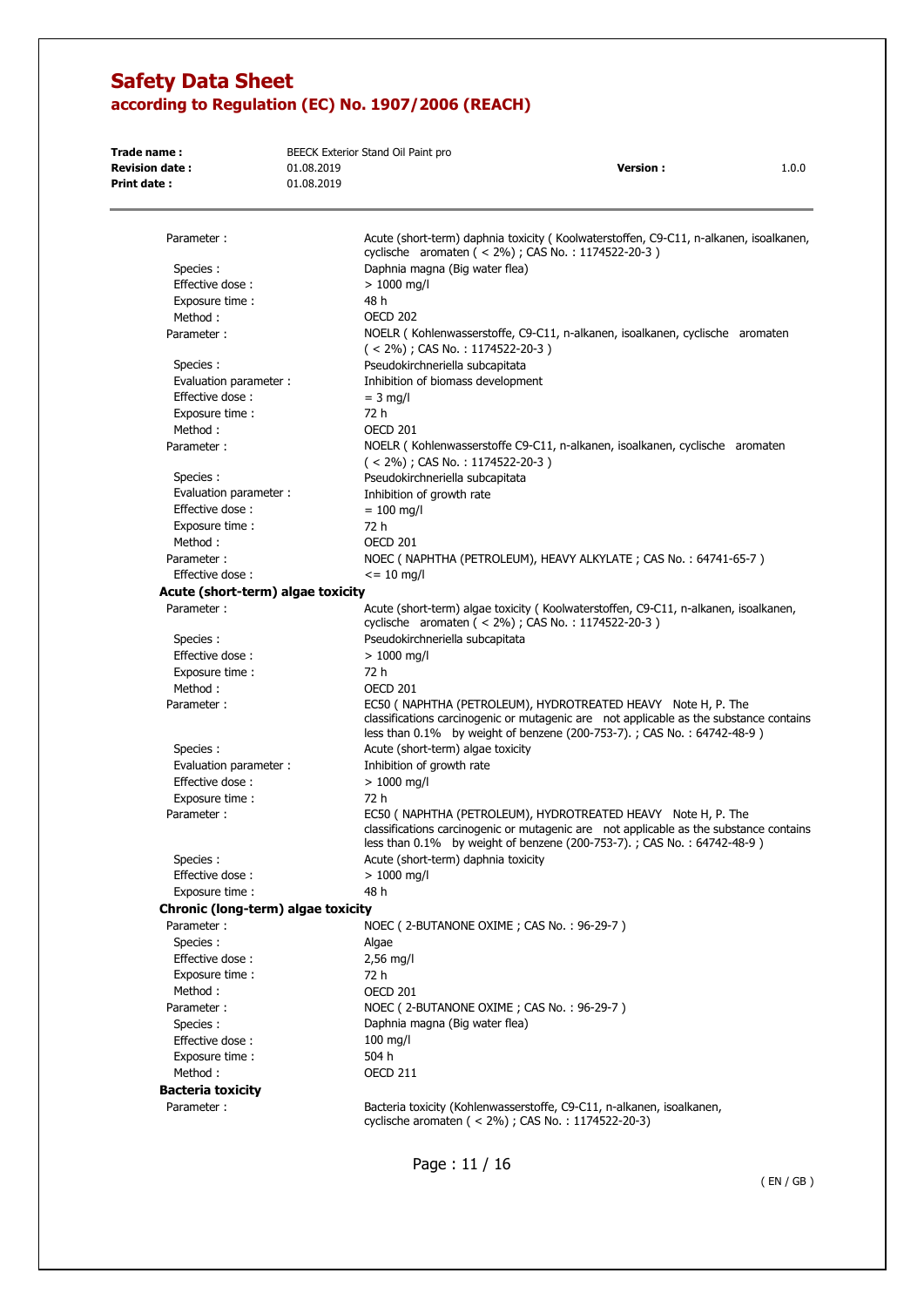| Trade name:           | BEECK Exterior Stand Oil Paint pro |                  |       |
|-----------------------|------------------------------------|------------------|-------|
| <b>Revision date:</b> | 01.08.2019                         | <b>Version</b> : | 1.0.0 |
| Print date:           | 01.08.2019                         |                  |       |

Effective dose :  $> 100$  ma/l

## **12.2 Persistence and degradability**

## **Biodegradation**

| Parameter:      | Biodegradation (Koolwaterstoffen, C9-C11, n-alkanen, isoalkanen, cyclische aromaten<br>$(< 2\%)$ ; CAS No.: 1174522-20-3)                                                                                                                  |
|-----------------|--------------------------------------------------------------------------------------------------------------------------------------------------------------------------------------------------------------------------------------------|
| Effective dose: | $= 80 \%$                                                                                                                                                                                                                                  |
| Exposure time : | 672 h                                                                                                                                                                                                                                      |
| Method:         | OECD 301F/ ISO 9408/ EEC 92/69/V, C.4-D                                                                                                                                                                                                    |
| Parameter:      | Biodegradation (NAPHTHA (PETROLEUM), HEAVY ALKYLATE; CAS No.: 64741-65-7)                                                                                                                                                                  |
| Evaluation:     | Not readily biodegradable (according to OECD criteria)                                                                                                                                                                                     |
| Parameter:      | Biodegradation (NAPHTHA (PETROLEUM), HYDROTREATED HEAVY Note H, P. The<br>classifications carcinogenic or mutagenic are not applicable as the substance contains<br>less than 0.1% by weight of benzene (200-753-7).; CAS No.: 64742-48-9) |
| Effective dose: | $= 80 \%$                                                                                                                                                                                                                                  |
| Exposure time:  | 672 h                                                                                                                                                                                                                                      |
| Method:         | OECD 301F/ ISO 9408/ EEC 92/69/V, C.4-D                                                                                                                                                                                                    |
|                 |                                                                                                                                                                                                                                            |

### **12.3 Bioaccumulative potential**

No information available.

### **12.4 Mobility in soil**

No information available.

**12.5 Results of PBT and vPvB assessment**  No information available.

## **12.6 Other adverse effects**

No information available.

### **12.7 Additional ecotoxicological information**

Do not allow to enter into surface water or drains.

## **SECTION 13: Disposal considerations**

This mixture is classified as hazardous according to regulation (EC) No 1272/2008 [CLP].

### **13.1 Waste treatment methods**

The generation of waste should be avoided or minimised wherever possible. Disposal of this product and any byproducts should at all times comply with the requirements of environmental protection and waste disposal legislation and any regional local authority requirements. Dispose of surplus and non-recyclable products via a licensed waste disposal contractor. Waste should not be disposed of untreated to the sewer unless fully compliant with the requirements of all authorities with jurisdiction. Avoid dispersal of spilt material and runoff and contact with soil, waterways, drains and sewers.

## **SECTION 14: Transport information**

#### **14.1 UN number**

UN 1263

**14.2 UN proper shipping name** 

**Land transport (ADR/RID)**  PAINT **Sea transport (IMDG)**  PAINT **Air transport (ICAO-TI / IATA-DGR)**  PAINT

**14.3 Transport hazard class(es) Land transport (ADR/RID)**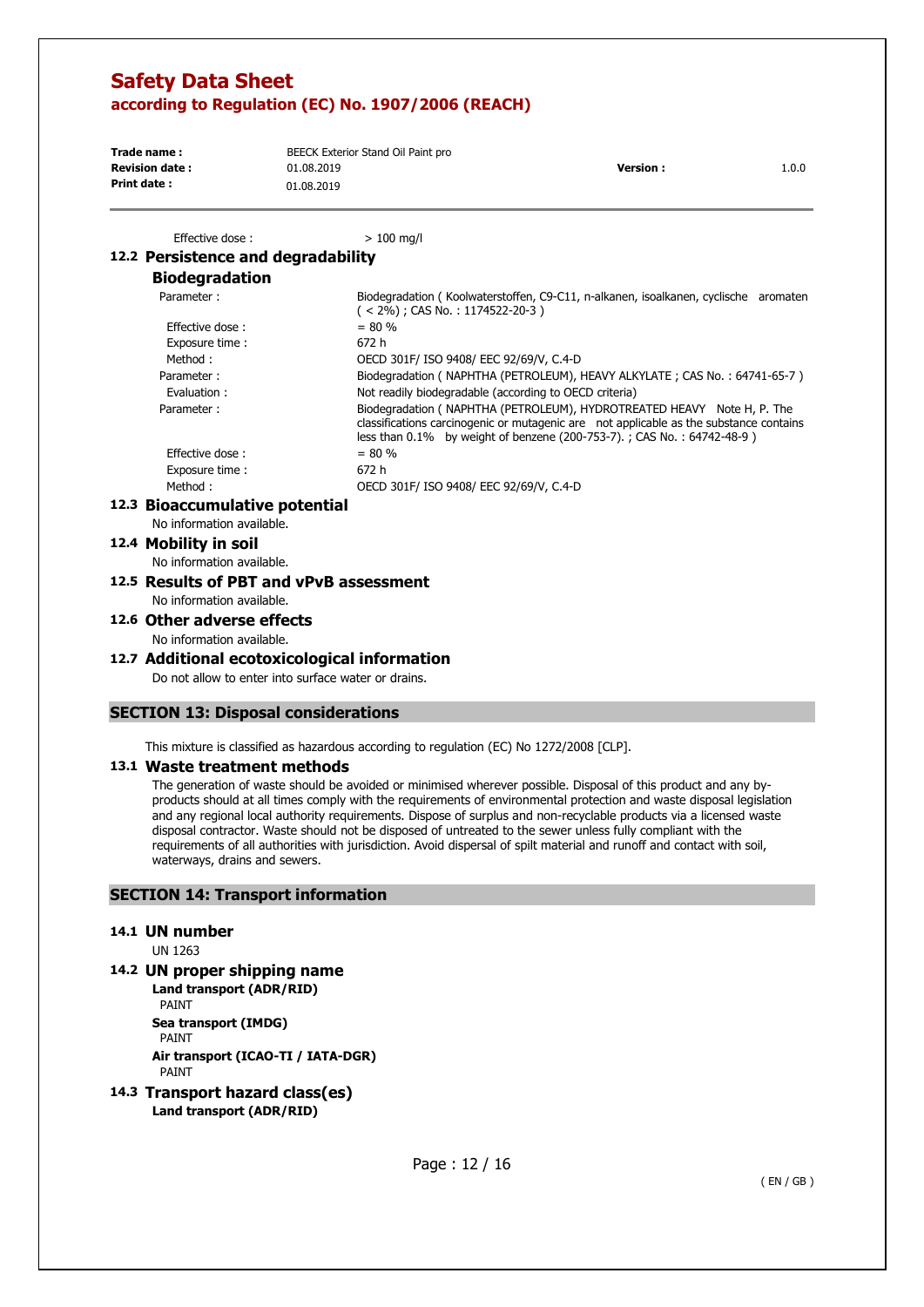| <b>Revision date:</b><br><b>Version:</b><br>01.08.2019<br>Print date:<br>01.08.2019<br>Class(es):<br>3<br><b>Classification code:</b><br>F <sub>1</sub><br>Hazard identification number (Kemler<br>30<br>No.) :<br><b>Tunnel restriction code:</b><br>D/E<br><b>Special provisions:</b><br>LQ $51 \cdot E1 \cdot$ Transport in containers with max. 450 litres contents are not<br>subject to the regulations of ADR/RID.<br>Hazard label(s) :<br>3<br>Sea transport (IMDG)<br>3<br>Class(es):<br>EmS-No.:<br>$F-E / S-E$<br><b>Special provisions:</b><br>LQ $51 \cdot E1 \cdot$ IMDG 2.3.2.5 (<= 30 I)<br>Hazard label(s) :<br>3<br>Air transport (ICAO-TI / IATA-DGR)<br>Class(es) :<br>3<br><b>Special provisions:</b><br>$E_1$<br>Hazard label(s) :<br>3<br>14.4 Packing group<br>III<br>14.5 Environmental hazards<br>Land transport (ADR/RID) : No<br>Sea transport (IMDG) : No<br>Air transport (ICAO-TI / IATA-DGR) : No<br>14.6 Special precautions for user<br>None<br><b>SECTION 15: Regulatory information</b> | Trade name: | BEECK Exterior Stand Oil Paint pro |  |  |       |  |
|-----------------------------------------------------------------------------------------------------------------------------------------------------------------------------------------------------------------------------------------------------------------------------------------------------------------------------------------------------------------------------------------------------------------------------------------------------------------------------------------------------------------------------------------------------------------------------------------------------------------------------------------------------------------------------------------------------------------------------------------------------------------------------------------------------------------------------------------------------------------------------------------------------------------------------------------------------------------------------------------------------------------------------|-------------|------------------------------------|--|--|-------|--|
|                                                                                                                                                                                                                                                                                                                                                                                                                                                                                                                                                                                                                                                                                                                                                                                                                                                                                                                                                                                                                             |             |                                    |  |  | 1.0.0 |  |
|                                                                                                                                                                                                                                                                                                                                                                                                                                                                                                                                                                                                                                                                                                                                                                                                                                                                                                                                                                                                                             |             |                                    |  |  |       |  |
|                                                                                                                                                                                                                                                                                                                                                                                                                                                                                                                                                                                                                                                                                                                                                                                                                                                                                                                                                                                                                             |             |                                    |  |  |       |  |
|                                                                                                                                                                                                                                                                                                                                                                                                                                                                                                                                                                                                                                                                                                                                                                                                                                                                                                                                                                                                                             |             |                                    |  |  |       |  |
|                                                                                                                                                                                                                                                                                                                                                                                                                                                                                                                                                                                                                                                                                                                                                                                                                                                                                                                                                                                                                             |             |                                    |  |  |       |  |
|                                                                                                                                                                                                                                                                                                                                                                                                                                                                                                                                                                                                                                                                                                                                                                                                                                                                                                                                                                                                                             |             |                                    |  |  |       |  |
|                                                                                                                                                                                                                                                                                                                                                                                                                                                                                                                                                                                                                                                                                                                                                                                                                                                                                                                                                                                                                             |             |                                    |  |  |       |  |
|                                                                                                                                                                                                                                                                                                                                                                                                                                                                                                                                                                                                                                                                                                                                                                                                                                                                                                                                                                                                                             |             |                                    |  |  |       |  |
|                                                                                                                                                                                                                                                                                                                                                                                                                                                                                                                                                                                                                                                                                                                                                                                                                                                                                                                                                                                                                             |             |                                    |  |  |       |  |
|                                                                                                                                                                                                                                                                                                                                                                                                                                                                                                                                                                                                                                                                                                                                                                                                                                                                                                                                                                                                                             |             |                                    |  |  |       |  |
|                                                                                                                                                                                                                                                                                                                                                                                                                                                                                                                                                                                                                                                                                                                                                                                                                                                                                                                                                                                                                             |             |                                    |  |  |       |  |
|                                                                                                                                                                                                                                                                                                                                                                                                                                                                                                                                                                                                                                                                                                                                                                                                                                                                                                                                                                                                                             |             |                                    |  |  |       |  |
|                                                                                                                                                                                                                                                                                                                                                                                                                                                                                                                                                                                                                                                                                                                                                                                                                                                                                                                                                                                                                             |             |                                    |  |  |       |  |
|                                                                                                                                                                                                                                                                                                                                                                                                                                                                                                                                                                                                                                                                                                                                                                                                                                                                                                                                                                                                                             |             |                                    |  |  |       |  |
|                                                                                                                                                                                                                                                                                                                                                                                                                                                                                                                                                                                                                                                                                                                                                                                                                                                                                                                                                                                                                             |             |                                    |  |  |       |  |
|                                                                                                                                                                                                                                                                                                                                                                                                                                                                                                                                                                                                                                                                                                                                                                                                                                                                                                                                                                                                                             |             |                                    |  |  |       |  |
|                                                                                                                                                                                                                                                                                                                                                                                                                                                                                                                                                                                                                                                                                                                                                                                                                                                                                                                                                                                                                             |             |                                    |  |  |       |  |
|                                                                                                                                                                                                                                                                                                                                                                                                                                                                                                                                                                                                                                                                                                                                                                                                                                                                                                                                                                                                                             |             |                                    |  |  |       |  |
|                                                                                                                                                                                                                                                                                                                                                                                                                                                                                                                                                                                                                                                                                                                                                                                                                                                                                                                                                                                                                             |             |                                    |  |  |       |  |
|                                                                                                                                                                                                                                                                                                                                                                                                                                                                                                                                                                                                                                                                                                                                                                                                                                                                                                                                                                                                                             |             |                                    |  |  |       |  |
|                                                                                                                                                                                                                                                                                                                                                                                                                                                                                                                                                                                                                                                                                                                                                                                                                                                                                                                                                                                                                             |             |                                    |  |  |       |  |
|                                                                                                                                                                                                                                                                                                                                                                                                                                                                                                                                                                                                                                                                                                                                                                                                                                                                                                                                                                                                                             |             |                                    |  |  |       |  |
|                                                                                                                                                                                                                                                                                                                                                                                                                                                                                                                                                                                                                                                                                                                                                                                                                                                                                                                                                                                                                             |             |                                    |  |  |       |  |
|                                                                                                                                                                                                                                                                                                                                                                                                                                                                                                                                                                                                                                                                                                                                                                                                                                                                                                                                                                                                                             |             |                                    |  |  |       |  |
|                                                                                                                                                                                                                                                                                                                                                                                                                                                                                                                                                                                                                                                                                                                                                                                                                                                                                                                                                                                                                             |             |                                    |  |  |       |  |
|                                                                                                                                                                                                                                                                                                                                                                                                                                                                                                                                                                                                                                                                                                                                                                                                                                                                                                                                                                                                                             |             |                                    |  |  |       |  |
|                                                                                                                                                                                                                                                                                                                                                                                                                                                                                                                                                                                                                                                                                                                                                                                                                                                                                                                                                                                                                             |             |                                    |  |  |       |  |
|                                                                                                                                                                                                                                                                                                                                                                                                                                                                                                                                                                                                                                                                                                                                                                                                                                                                                                                                                                                                                             |             |                                    |  |  |       |  |
|                                                                                                                                                                                                                                                                                                                                                                                                                                                                                                                                                                                                                                                                                                                                                                                                                                                                                                                                                                                                                             |             |                                    |  |  |       |  |
|                                                                                                                                                                                                                                                                                                                                                                                                                                                                                                                                                                                                                                                                                                                                                                                                                                                                                                                                                                                                                             |             |                                    |  |  |       |  |

## 15.1 Safety, health and environmental regulations/legislation specific for the substance or **mixture**

None

## **15.2 Chemical safety assessment**  Chemical safety assessments for substances in this preparation were not carried out.

## **15.3 Additional information**  EU limit value for this product (cat. A/d): 300 g/l.

## **SECTION 16: Other information**

## **16.1 Indication of changes**

None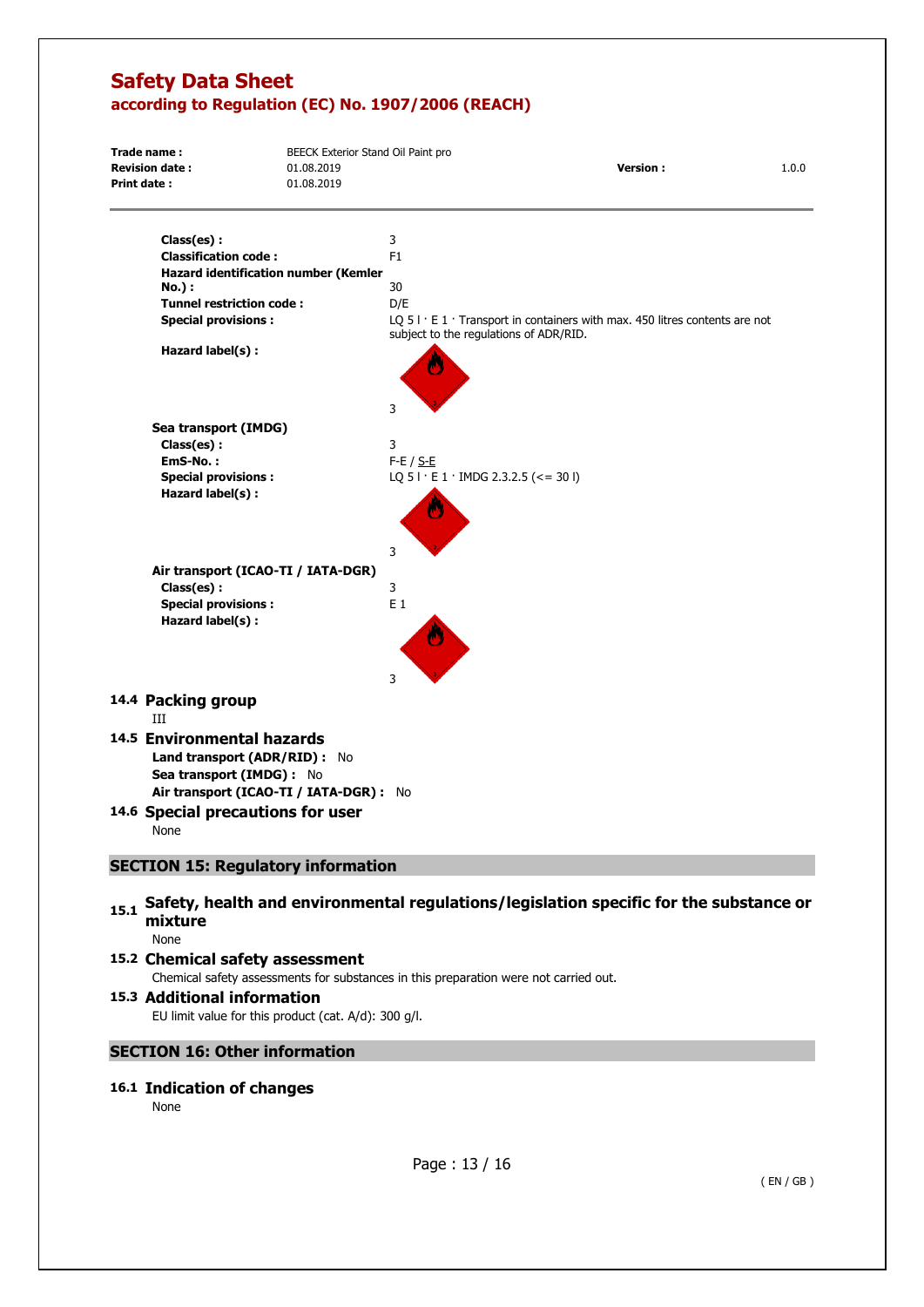| Trade name:           | BEECK Exterior Stand Oil Paint pro |                  |       |
|-----------------------|------------------------------------|------------------|-------|
| <b>Revision date:</b> | 01.08.2019                         | <b>Version</b> : | 1.0.0 |
| <b>Print date:</b>    | 01.08.2019                         |                  |       |

### **16.2 Abbreviations and acronyms**

a.i. = Active ingredient ACGIH = American Conference of Governmental Industrial Hygienists (US) ADR = European Agreement concerning the International Carriage of Dangerous Goods by Road AFFF = Aqueous Film Forming Foam AISE = International Association for Soaps, Detergents and Maintenance Products (joint project of AISE and CEFIC) AOAC = AOAC International (formerly Association of Official Analytical Chemists)  $a_n = A$ queous ASTM = American Society of Testing and Materials (US)  $atm = Atmosphere(s)$ B.V. = Beperkt Vennootschap (Limited) BCF = Bioconcentration Factor bp = Boiling point at stated pressure  $bw = Body$  weight  $ca = (Circa)$  about CAS No = Chemical Abstracts Service Number (see ACS - American Chemical Society) CEFIC = European Chemical Industry Council (established 1972) CIPAC = Collaborative International Pesticides Analytical Council CLP = REGULATION (EC) No 1272/2008 on classification, labelling and packaging of substances and mixtures. Conc = Concentration cP = CentiPoise cSt = Centistokes  $d = Day(s)$ DIN = Deutsches Institut für Normung e.V. DNEL = Derived No-Effect Level DT50 = Time for 50% loss; half-life EbC50 = Median effective concentration (biomass, e.g. of algae) EC = European Community; European Commission EC50 = Median effective concentration EINECS = European Inventory of Existing Commercial Chemical Substances (EU, outdated, now replaced by EC Number) ELINCS = European List of Notified (New) Chemicals (see Tab 7, Background - Guide)  $E r C50$  = Median effective concentration (growth rate, e.g. of algae) EU = European Union EWC = European Waste Catalogue FAO = Food and Agriculture Organization (United Nations) GIFAP = Groupement International des Associations Nationales de Fabricants de Produits Agrochimiques (now CropLife International)  $h =$  Hour(s) hPa = HectoPascal (unit of pressure) IARC = International Agency for Research on Cancer IATA = International Air Transport Association IC50 = Concentration that produces 50% inhibition IMDG Code = International Maritime Dangerous Goods Code IMO = International Maritime Organization ISO = International Organization for Standardization IUCLID = International Uniform Chemical Information Database IUPAC = International Union of Pure and Applied Chemistry kg = Kilogram Kow = Distribution coefficient between n-octanol and water kPa = KiloPascal (unit of pressure) LC50 = Concentration required to kill 50% of test organisms LD50 = Dose required to kill 50% of test organisms LEL = Lower Explosive Limit/Lower Explosion Limit LOAEL = Lowest observed adverse effect level mg = Milligram  $min = Minute(s)$  $ml =$  Milliliter mmHg = Pressure equivalent to 1 mm of mercury  $(133.3 \text{ Pa})$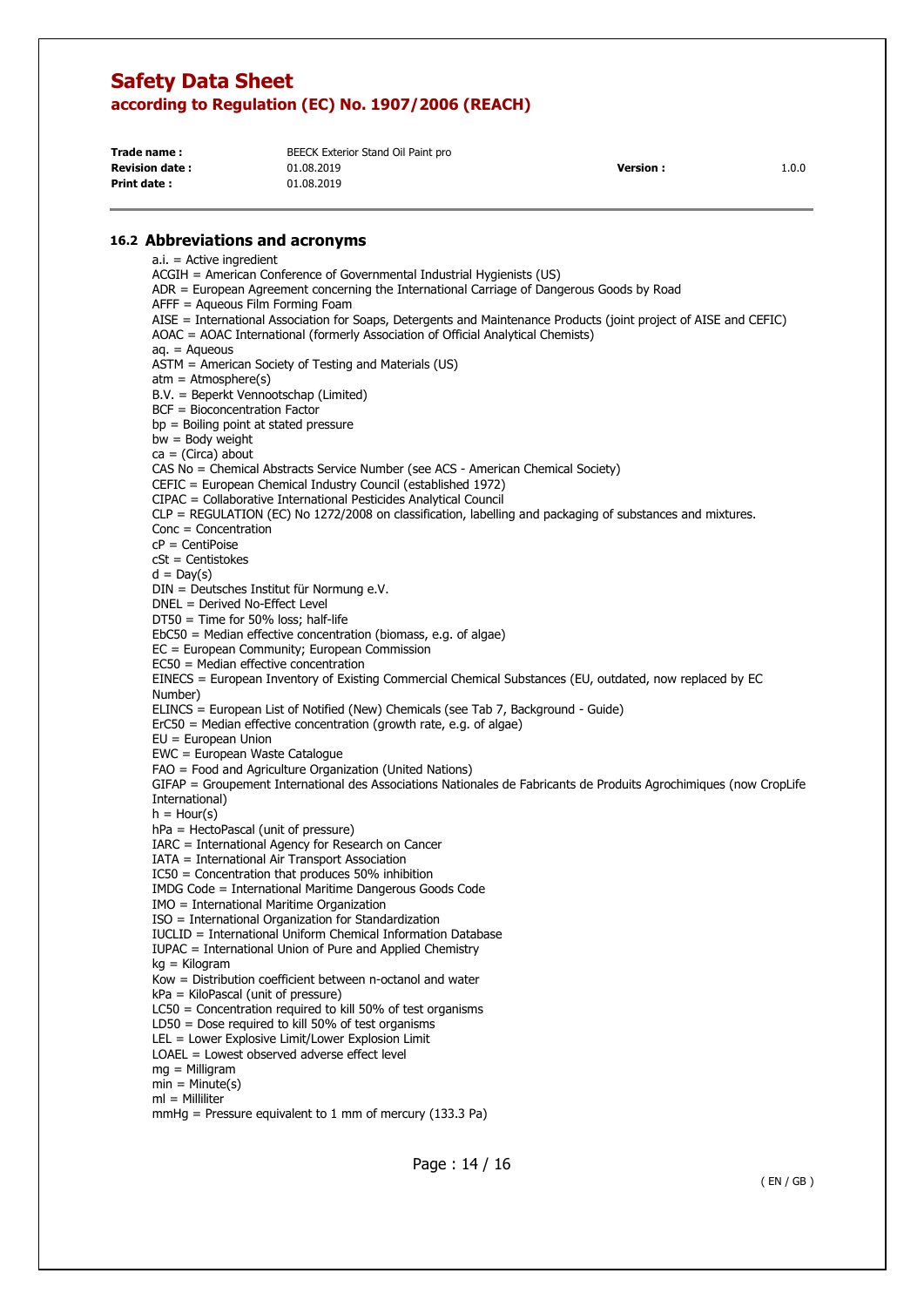| Trade name:           | BEECK Exterior Stand Oil Paint pro |                 |       |
|-----------------------|------------------------------------|-----------------|-------|
| <b>Revision date:</b> | 01.08.2019                         | <b>Version:</b> | 1.0.0 |
| Print date:           | 01.08.2019                         |                 |       |

mp = Melting point MRL = Maximum Residue Limit MSDS = Material Safety Data Sheet n.o.s. = Not Otherwise Specified NIOSH = National Institute for Occupational Safety and Health (US) NOAEL = No Observed Adverse Effect Level NOEC = No observed effect concentration NOEL = No Observable Effect Level NOx = Oxides of Nitrogen OECD = Organization for Economic Cooperation and Development OEL = Occupational Exposure Limits Pa = Pascal (unit of pressure) PBT = Persistent, Bioaccumulative or Toxic pH = -log10 hydrogen ion concentration  $p$ Ka = - $log10$  acid dissociation constant PNEC = Previsible Non Effect Concentration POPs = Persistent Organic Pollutants ppb = Parts per billion PPE = Personal Protection Equipment ppm = Parts per million ppt = Parts per trillion PVC = Polyvinyl Chloride QSAR = Quantitative Structure-Activity Relationship REACH = Registration, Evaluation and Authorization of CHemicals (EU, see NCP) SI = International System of Units STEL = Short-Term Exposure Limit tech. = Technical grade TSCA = Toxic Substances Control Act (US) TWA = Time-Weighted Average vPvB = Very Persistent and Very Bioacccumulative  $WHO = World Health Organization = OMS$  $y = \text{Year}(s)$ 

# **16.3 Key literature references and sources for data**

None

## **16.4 Classification for mixtures and used evaluation method according to regulation (EC) No 1272/2008 [CLP]**

The classification of mixtures and applied evaluation method in accordance with regulation (EC) Nr. 1272/2008 [CLP] has been appointed in section 2.1

## **16.5 Relevant H- and EUH-phrases (Number and full text)**

| H <sub>226</sub> | Flammable liquid and vapour.                            |
|------------------|---------------------------------------------------------|
| H302             | Harmful if swallowed.                                   |
| H304             | May be fatal if swallowed and enters airways.           |
| H312             | Harmful in contact with skin.                           |
| H315             | Causes skin irritation.                                 |
| H317             | May cause an allergic skin reaction.                    |
| H318             | Causes serious eye damage.                              |
| H319             | Causes serious eye irritation.                          |
| H332             | Harmful if inhaled.                                     |
| H336             | May cause drowsiness or dizziness.                      |
| H351             | Suspected of causing cancer.                            |
| H361d            | Suspected of damaging the unborn child.                 |
| H411             | Toxic to aquatic life with long lasting effects.        |
| H413             | May cause long lasting harmful effects to aquatic life. |

### **16.6 Training advice**